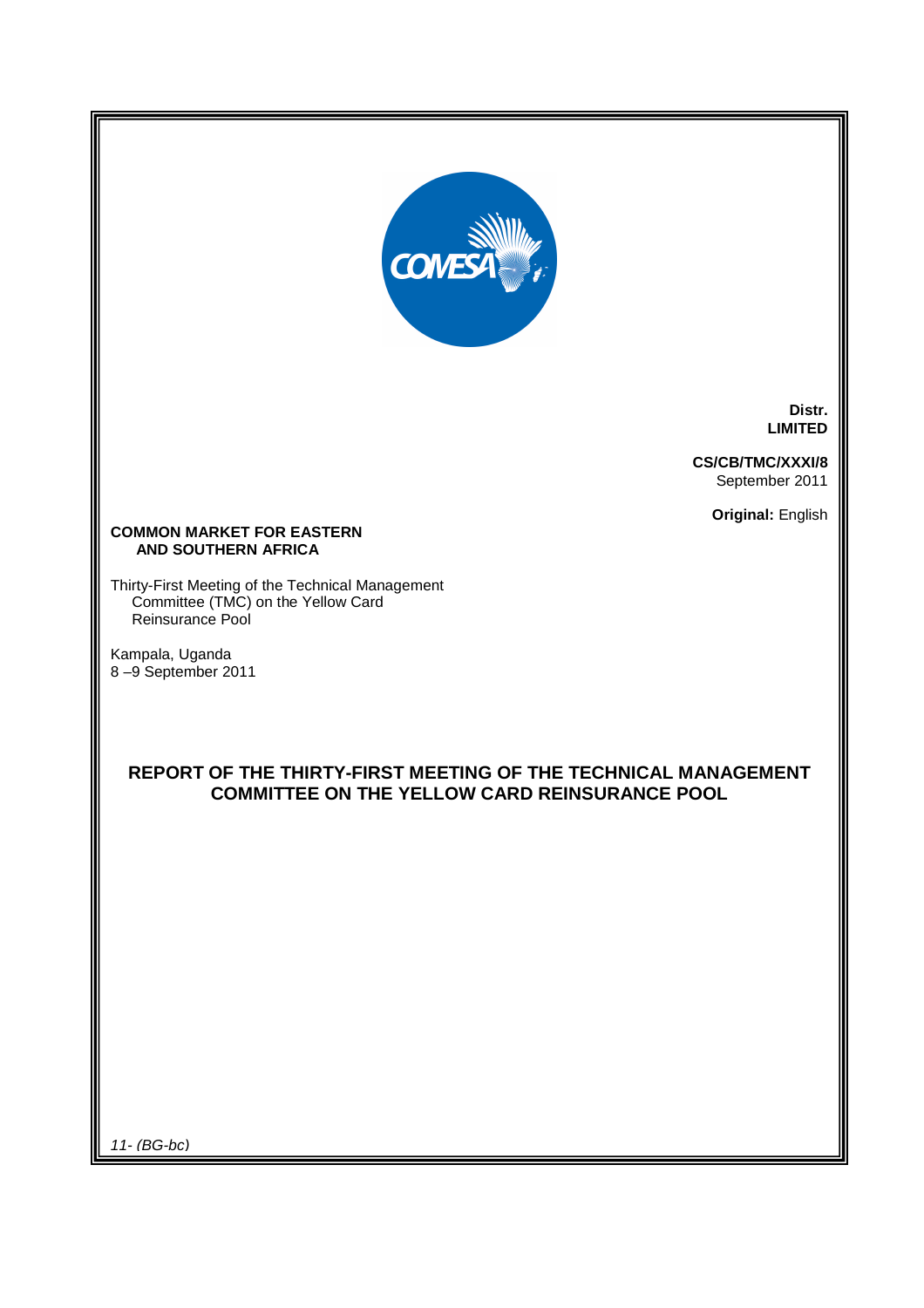### **A. INTRODUCTION**

1. The Thirty-First Meeting of the Technical Management Committee (TMC) of the Yellow Card Reinsurance Pool was held from 8<sup>th</sup> to 9<sup>th</sup> September 2011, in Kampala, Uganda at Protea Hotel.

## **B. ATTENDANCE, OPENING OF THE MEETING, ADOPTION OF THE AGENDA AND ORGANISATION OF WORK**

## **Attendance**

2. Members of the Technical Management Committee (TMC) from the National Bureaux of Burundi, Kenya, Uganda and Zimbabwe and Djibouti as member and Chairperson of the Council of Bureaux attended the Meeting. The Pool Manager: PTA Reinsurance Company (ZEP-Re), and the COMESA Secretariat also attended the meeting as ex-offico members. The list of participants is attached to this report as Annex II.

## **Opening of the Meeting** (Agenda item 1)

3. The Chairperson of the Council of Bureaux on the Yellow Card Scheme, Mr. David Boucher, Commercial Manager, GXA Assurances of Djibouti, welcomed the members of the TMC to the Thirty-First Meeting of the Technical Management Committee. He then called upon the Managing Director of the National Insurance Corporation (NIC) of Uganda (National Bureau of Uganda) to make an opening statement.

4. Mr Sam Njoroge, the Managing Director of the National Insurance Corporation (NIC) of Uganda, the National Bureau of Uganda, welcomed the TMC members and wished them a pleasant stay in Kampala. He recounted the challenges that the National Bureau of Uganda had and informed the TMC of the efforts made in resolving long outstanding claims issues with National Bureaux and the Pool; in establishing a good working relationship with the Insurance Industry and concerned government authorities and in regaining the confidence of the public, during the last seven months since the new management assumed the leadership, He thanked the National Bureaux and the Pool for the support given to NIC and assured that he would resolve outstanding issues if any. The Managing Director invited the participants to find time and visit Uganda 'the Pearl of Africa'. Finally, he wished the TMC fruitful deliberations.

5. Earlier, Mr Berhane Giday, Chief Programme Officer at COMESA Secretariat, joined the Chairperson, in welcoming members of the Technical Management Committee to the 31<sup>st</sup> TMC. on behalf of the COMESA Secretariat. He thanked the National Bureau of Uganda for having accepted to host the TMC meeting. He acknowledged the efforts made by the new leadership of NIC in addressing old outstanding issues and commended the Managing Director for his able leadership and the staff members for the achievements made and urged them not to relent and assured them the full support of the COMESA Secretariat. He requested the TMC to deliberate upon the agenda items tabled before it and make recommendations to the Council of Bureaux with a view to improving the efficiency of the Pool and the overall operations of the scheme.

## **Adoption of the Agenda and Organisation of Work** (Agenda item 2)

6. The meeting adopted the following agenda with amendments: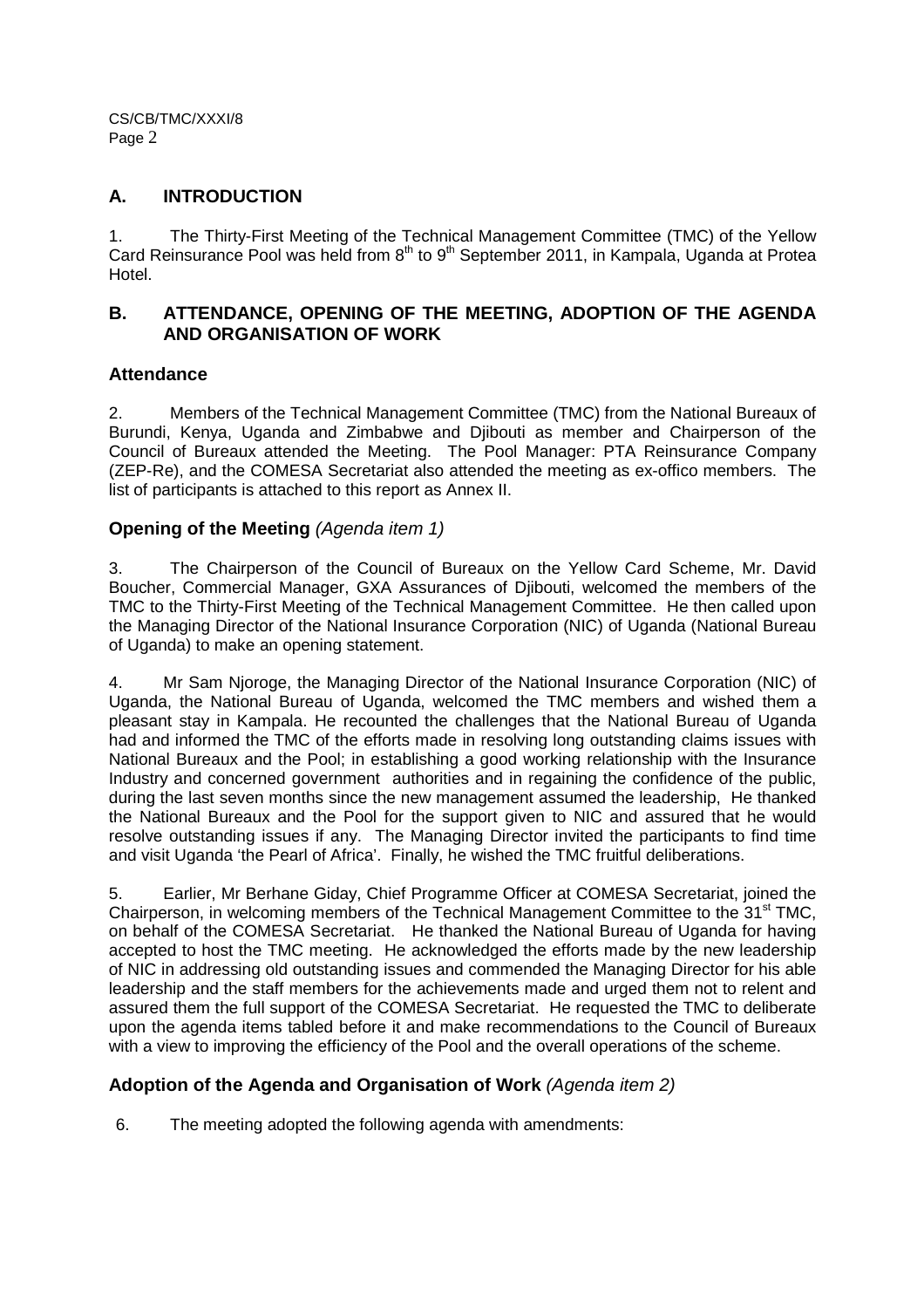- 1. Opening of the Meeting
- 2. Adoption of the Agenda and Organisation of Work
- 3. Progress Report on the implementation of recommendations of the TMC and decisions of the Council of Bureaux of the Yellow Card scheme
- 4. Progress Report of the Pool Managers on the operations of the COMESA Yellow Card Reinsurance Pool
- 5. Reinsurance Pool Financial Highlights as at 31<sup>st</sup> July 2011
- 6. Pool Manager's Report and Financial Statements for the year ended 31<sup>st</sup> December 2010
- 7. Draft Dividend Policy
- 8. Progress report on the outstanding issues specifically claims that have been handled and settled by other National Bureaux on behalf of the National Bureau of Zimbabwe
- 9. Study report on the application of the policy condition on the notification of accident of Yellow Card claims
- 10. Providing Yellow Card cover to motorists from non member countries
- 11. Date and Venue of the next meeting
- 12. Any Other Business
- 13. Adoption of the Report and Closure of the Meeting
- 7. The Committee adopted the following working hours:

| <b>Thursday</b> |   | 8 <sup>th</sup> September, 2011 |  |
|-----------------|---|---------------------------------|--|
| Morning         | ÷ | $09:00 - 13:00$ hours           |  |
| Afternoon       |   | $14:30 - 17:00$ hours           |  |
| <b>Friday</b>   |   | $9th$ September, 2011           |  |
| Afternoon       | ٠ | 16:00 to 17:00 hours Adoption   |  |

### **ACCCOUNT OF PROCEEDINGS**

### **Progress Report on the Implementation of the Recommendations of the TMC and Decisions of the Council of Bureaux of the Yellow Card scheme** (Agenda item 3)

8. The Secretariat presented document No CS/CB/TMC/XXXI/2, Progress Report on the Implementation of the Recommendations of the Technical Management Committee (TMC) and Decisions of the Council of Bureaux on the Yellow Card Scheme. The report provided details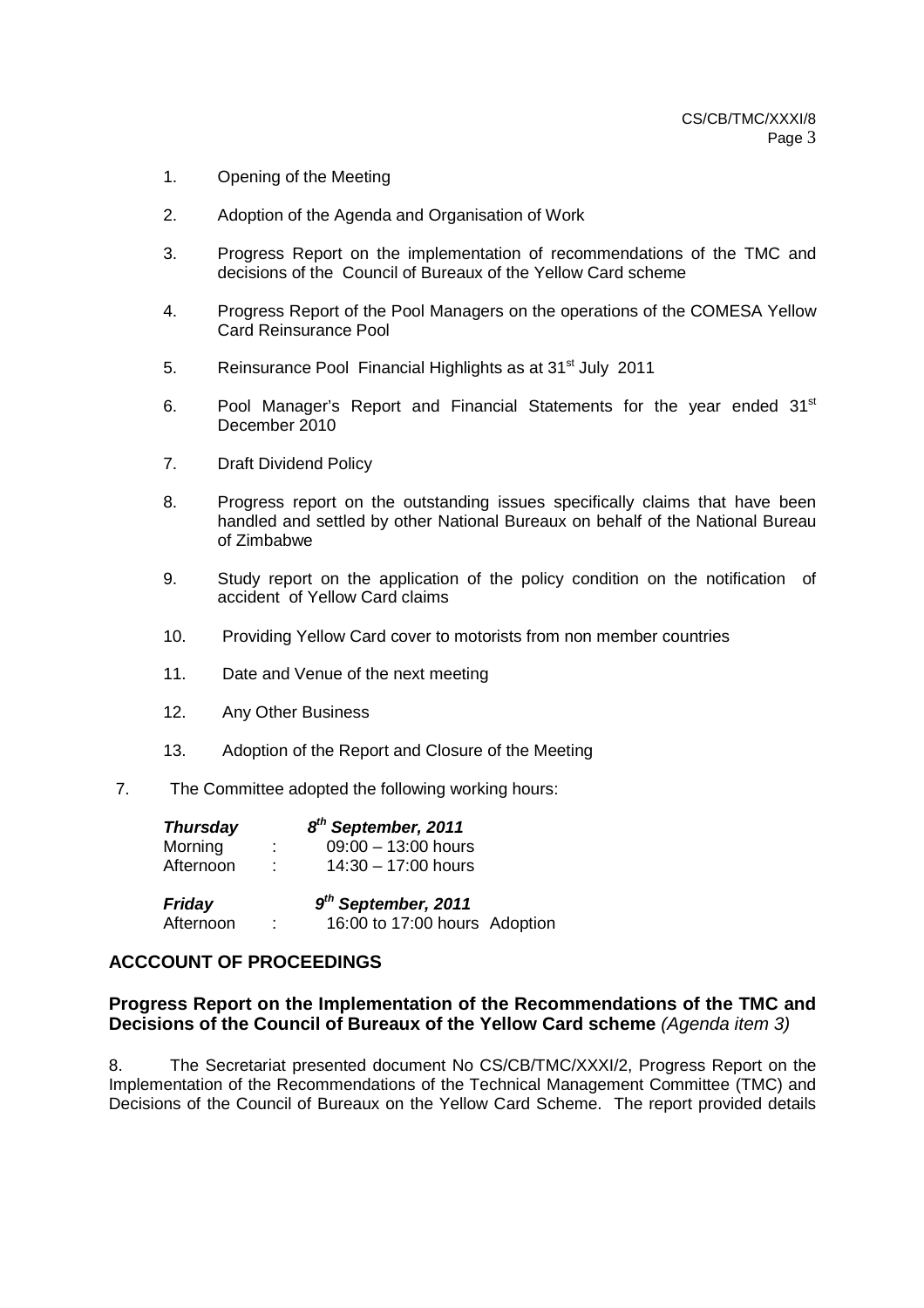on the progress made since the last TMC meeting. The highlights of the presentation were as follows:

## **Capacity Subscription**

9. The TMC was informed that the National Bureau of Burundi had transferred the total amount of its capacity subscription of US\$100,000 to the Pool on  $18<sup>th</sup>$  August 2011 and that confirmation of receipt of payment by the bank was being awaited. The meeting was also informed that the National Bureaux of Sudan and Malawi had not paid their subscription to the Pool.

### **Reimbursement of Capacity Subscriptions**

10. On the status of refund of capacity subscription, the TMC was informed that out of the total amount of US\$. 1,050,000 collected, a total of US\$. 800,000 had been refunded to the National Bureaux over the years. The rest US\$. 250,000 would be refunded as per the decision of the Council of Bureaux that refunds should only be made after a two years waiting period upon full settlement of the capacity subscription of US\$.100, 000.

### **Recommendations**

- 11. The TMC recommended as follows:
	- a) The TMC urged the National Bureau of Malawi, which had not made any payments at all and the National Bureau of Sudan that had only made partial payments, to pay their capacity subscription in full;
	- b) The Secretariat and the Pool Managers should continue their follow ups with the National Bureaux of Sudan and Malawi and the COMESA Coordinating Ministries to ensure that their financial obligations to the Pool and the Yellow Card Scheme are remitted; and
	- c) The Pool Managers should engage the National Bureau of Sudan to off-set the outstanding capacity subscription payable by National Bureau to the Pool with the claim amount payable by the Pool to the National Bureau.

### **National Stakeholders' Workshops**

12. The meeting was informed that pursuant to the decision of the  $24<sup>th</sup>$  Meeting of the Council of Bureaux, National Stakeholders' workshops were held in Tanzania and Kenya. The meeting was further informed that the Secretariat in conjunction with the COMESA Coordinating Ministry and the National Bureau of Malawi agreed to organize a joint Malawi and Mozambique stakeholders' workshop in November, 2011, with a view to engage Mozambique to join the scheme.

### **Recommendations**

- 13. The TMC recommended as follows:
	- a) National Bureaux should hold at least two workshops annually to sensitize stakeholders, namely: traffic police officers and transporters on the Yellow Card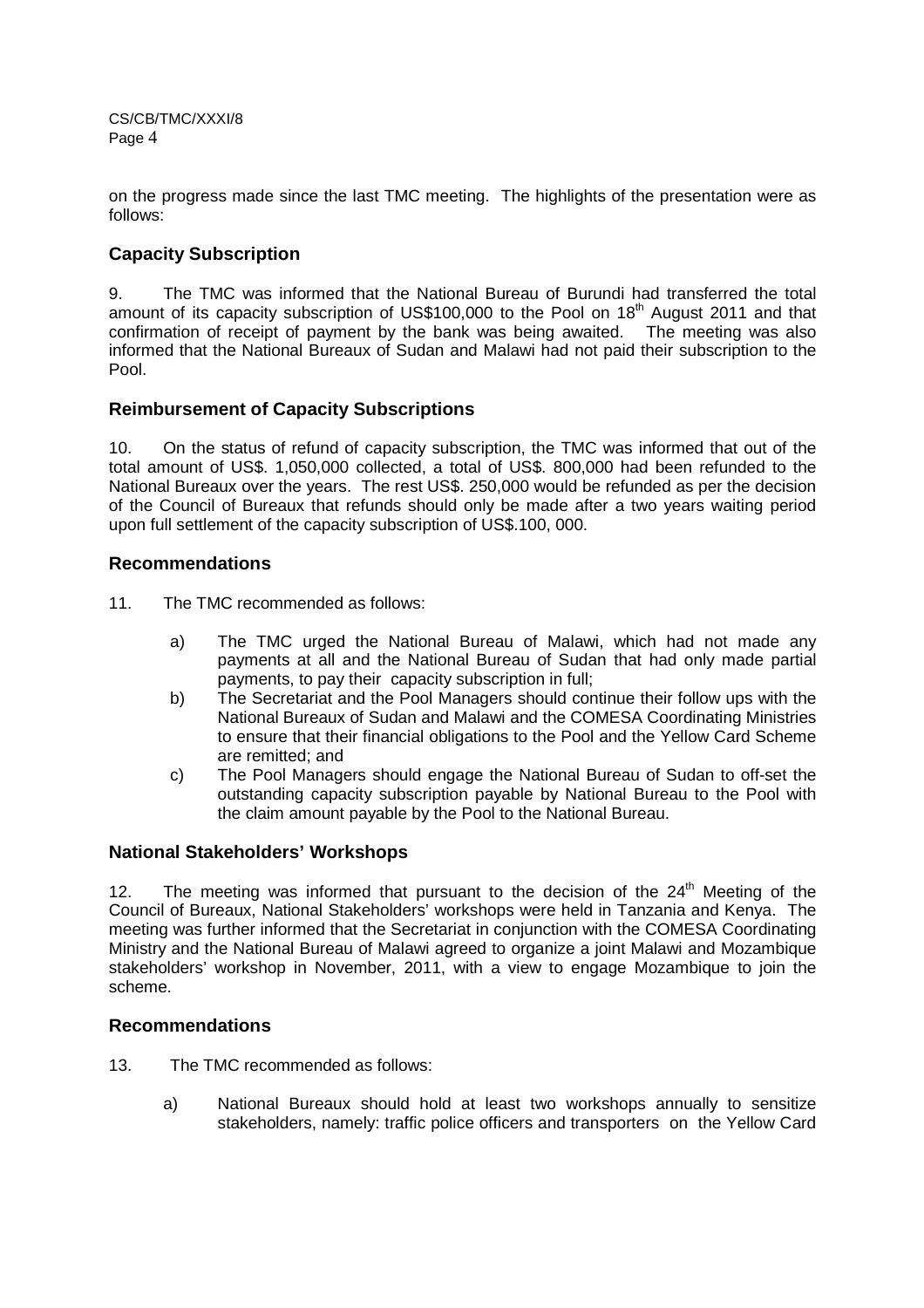CS/CB/TMC/XXXI/8

Page 5

scheme and familiarize Primary Insurance companies and Agents, with the operations of the scheme;

- b) The Secretariat should provide technical support to National Bureaux organizing stakeholders' workshops; and
- c) National Bureaux should allocate budget for organizing and conducting national stakeholders' workshops.
- d) The Secretarait should propose measures to be adopted on National Bureaux who had not paid their capacity subscription to the RI Pool

# **Status of Long Outstanding Yellow Card Claims**

14. The TMC meeting was informed that most long outstanding claims between National Bureaux reported in the previous meetings had been settled and these include the following:

# **a) the National Bueaux of Uganda and Kenya:**

- i) Susan Mukuma Vs SDV Transami
- ii) Bynkda David & Saijadi Rebecca Vs SDV Transami

# **b) National Bureau of Tanzania and Kenya:**

i) The National Bureau of Tanzania made a partial payment of US\$25,091 towards the outstanding claims.

## **c) Claims settled by the National Bureau of Burundi on behalf of the National Bureaux of Uganda, Tanzania, Kenya and Rwanda:**

i) No progress was made since the last  $30<sup>th</sup>$  TMC meeting.

# e) **Congo DR and Kenya - SANGE/UVIRA CLAIM**

i) No progress had been made by the National Bureau of Congo DR in providing the necessary claim supporting documentations.

15. In the discussion that followed, the TMC expressed concern on the overall handling of the claim and underscored that the delays might lead to undesirable outcome and urged the Pool Managers to be fully involved in the process of the claims**.** 

# **Recommendations**

- 16. In order to expedite the claims process, the TMC recommended that:
	- a) the Pool Managers jointly with the Issuing National Bureau and/or the lead Reinsurer, if required with legal expert and an interpreter , should mount a mission to DR Congo as soon as possible and by mid October 2011 at the latest to establish the facts and collect the required information and documents and take a position on the claims
	- b) The cost of the mission to DR Congo should be considered as part of the cost of claims handing and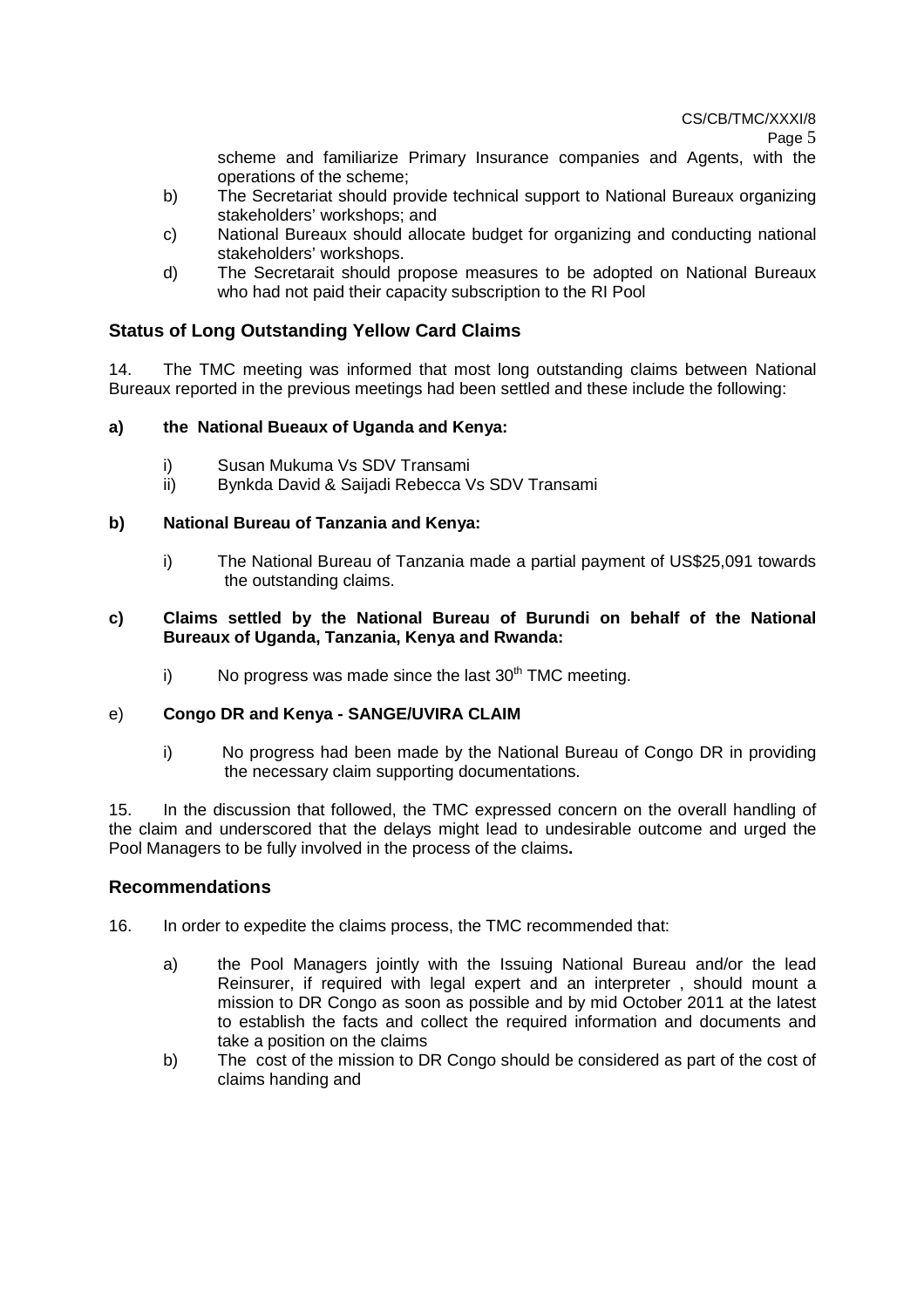c) The Pool Managers should submit a report on their findings and the position established on the claim to the 25<sup>th</sup> Meeting of the Council of Bureaux, which will be held from 26<sup>th</sup> to 28<sup>th</sup> October 2011, in Nairobi, Kenya.

### **Progress on the withdrawal of unused Old Cards by National Bureaux**

17. The TMC meeting was informed that despite the Secretariat having made several follow ups, only the National Bureau of Uganda had responded of having successfully retrieved all unused old Yellow Card books from their members and destroyed them in their presence.

### **Recommendations**

18. The TMC reiterated its recommendations that:

- a) National Bureaux should ensure that all old Yellow Card books are accounted for and that the outstanding stock be withdrawn from members to ensure that the old Yellow Cards are not being issued; and
- b) National Bureaux should send reminders to all their members requesting them to hand over all unused old Yellow Card books to their National Bureaux and members who fail to meet this requirement should not be supplied with new Yellow Card books.

## **2010/2011 Budget Contribution**

19. Regarding the budget contribution, the Secretariat informed the TMC meeting that the following three National Bureaux had not paid their contribution to the Budget of the Council of Bureaux and their status of accounts were as show in the table below:

| <b>National Bureau</b> | Outstanding 2010 / 2011budget | Arrears        | Total O/S      |
|------------------------|-------------------------------|----------------|----------------|
| DR Congo               | US\$30,995                    | US\$76,009.04  | US\$107,004.04 |
| Malawi                 | US\$30,995                    | US\$136,936.00 | US\$167,931.00 |
| Sudan                  | US\$30,995                    | US\$86,090.69  | US\$117,085.69 |
| Rwanda                 | US\$21,464                    |                | US\$ 21,464.00 |
|                        |                               |                |                |
| <b>Total</b>           | US\$114,449                   | US\$299,035.73 | US\$413,484.73 |

### **Recommendation**

20. The TMC recommended that the National Bureaux of Malawi, Democratic Republic of Congo, Rwanda and Sudan be urged to pay their contribution to the budget of the Council of Bureaux at the earliest possible and before the 25<sup>th</sup> Council of Bureaux meeting.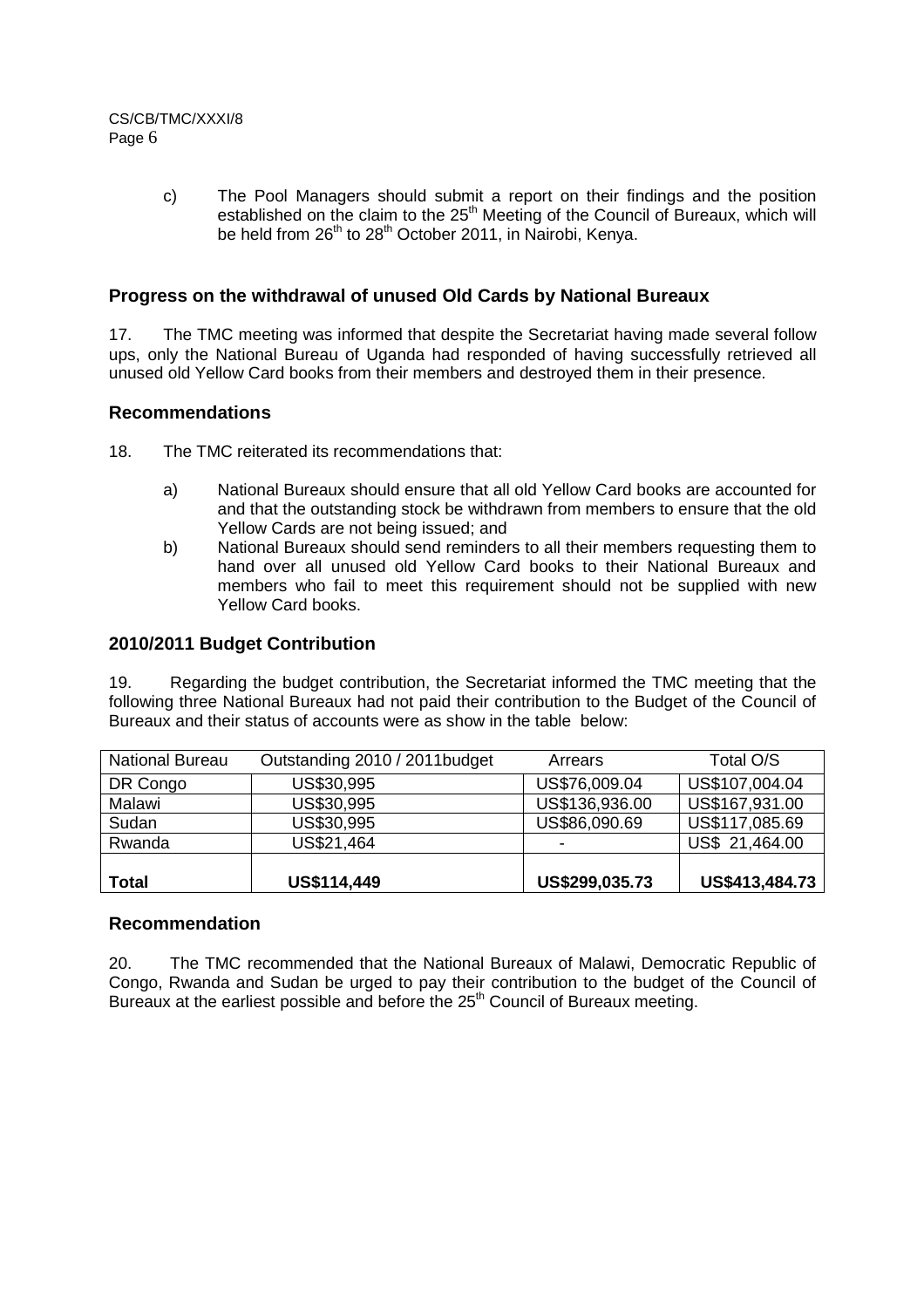## **Progress report on the implementation of the YC-MIS in the Northern Corridor Countries**

21. The TMC was informed that no progress was made as the Developer (Modernization Alternatives Ltd) withdrew their services at the time the Secretariat was making preparations to roll out the YC-MIS in the Northern Corridor.

22. The TMC was further informed that preparations were underway to engage a new Consultant with the help of the IT Division of the Secretariat and was hopeful that the YC-MIS would be rolled out in the Northern Corridor before the end of 2011

## **Recommendation**

23. The TMC expressed concern on the delays in the implementation of the YC-MIS and recommended that the Secretariat should in future enter into a contract that would require the recruited IT Firm to reimburse the Secretariat expenses and additional costs incurred as a result of withdrawal from the contract.

## **Comparison of Yellow Card Rates and Nationally Issued Motor Vehicle Cover**

24. The TMC was informed that no progress had been made on the comparison of Yellow Card premium rates with the rates charged on nationally issued compulsory third party motor v**e**hicle insurance cover due to non submission of the requested information by National Bureaux, with the exception of the National Bureau of Kenya, to the Secretariat.

## **Recommendation**

25. The TMC reiterated its earlier recommendation that the National Bureaux should provide to the Secretariat as soon as possible their Yellow card and local third party rates.

### **Suspected Forged Yellow Cards printed and issued in Tanzania**

26. Regarding the reported issue of suspected forged Yellow Cards confiscated and provided to Secretariat by the National Bureaux of Democratic Republic of Congo, Burundi and Rwanda, Secretariat raised and discussed the issues with the National Bureau of Tanzania, the Insurance Supervisory Authority, Traffic Police and concerned stakeholders during the workshop held in June, 2011, in Dar es Salaam, Tanzania. Following the discussions, the workshop recommended urgent measures. The Secretariat and National Bureau (NIC) discussed and agreed on the immediate implementation of the measures recommended as follows:

- i) Engage Transporters' Association, Traffic Police and Association of Tanzania Insurers (ATI) to involve them in the fight against the printing and use of forged Yellow Cards;
- ii) Conduct awareness workshops, jointly with ATI, for Transporters/Drivers, Traffic Police, Customs Officers and the Insurance Officers and other stakeholders to educate them on the implications of using forged Yellow Cards;
- iii) Put up posters and adverts at key border posts including in Tunduma, Namanga, Sirary and Kasumula; and
- iv) Advertise on T.V, Radio and newspapers to caution the public against using fake Yellow Cards.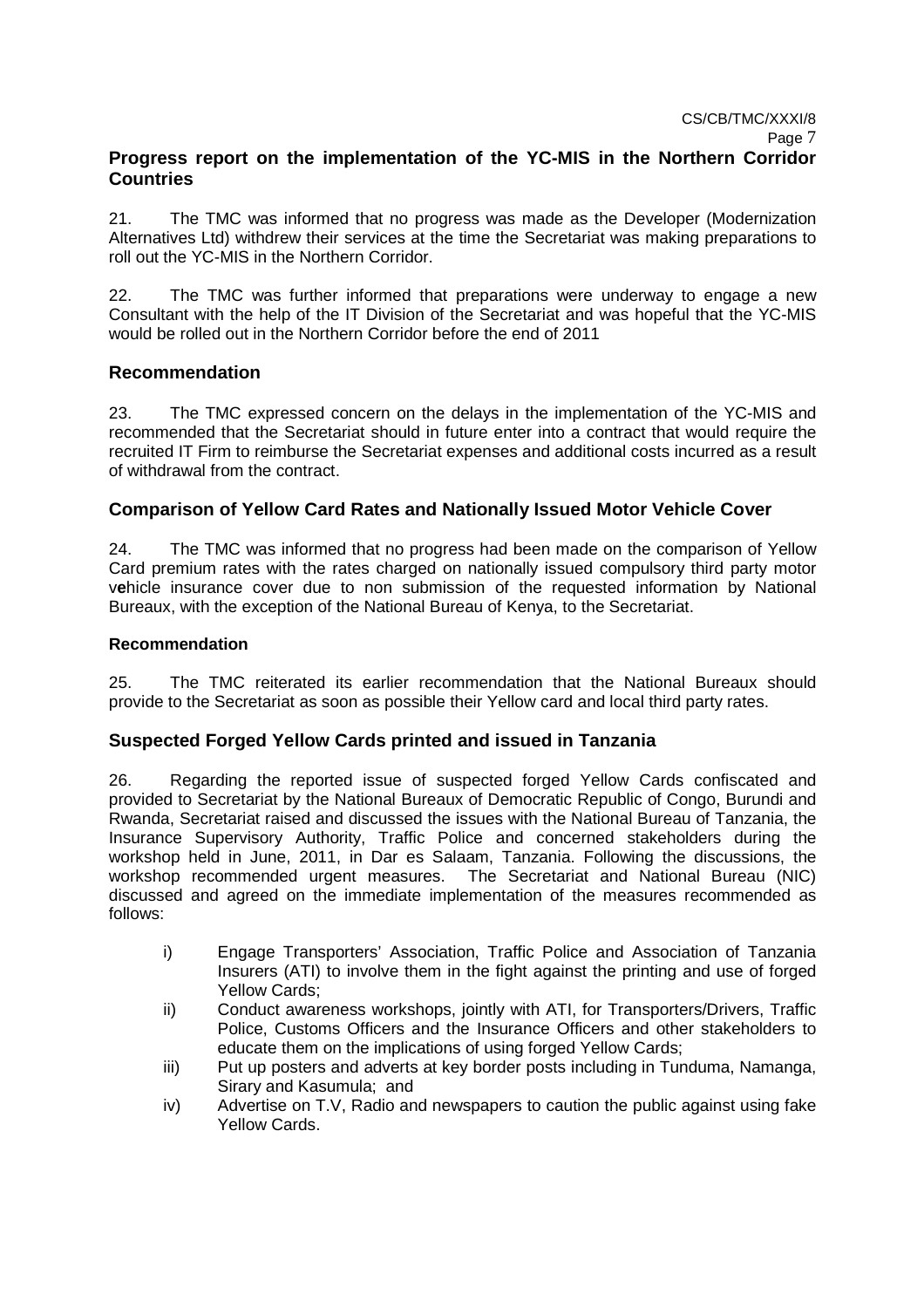### **Recommendation**

27. In order to address the issue of motorists buying Yellow Cards across the borders and to minimize the circulation of forged cards, the TMC recommended as follows:

- a) National Bureaux should hold workshops on the Yellow Card scheme to sensitize Agents, Customs Officers, Traffic Police officers and Transporters at border posts; and
- b) National Bureaux should periodically review their Yellow Card Premium rates to be compatible with rates of other National Bureaux.

## **Progress on the Printing of Yellow Card Books and Promotional Materials**

28. Regarding the activities of printing of Yellow Card books and promotional materials, recommended by the 30<sup>th</sup> TMC, the TMC was informed that the following progress was made:

- i) The Printer (TAWS) was advised of the new printing arrangement and National Bureaux are now able to make direct orders for supply of Yellow Card books upon remittance of the printing and delivery costs to the Printers; and
- ii) The artworks for the promotional materials (Posters) were designed and submitted for proof reading by the Secretariat.

### **Recommendations**

- 29. The TMC reiterated its recommendation that
	- a) the Secretariat should supply any future orders for promotional materials on the Yellow Card scheme to National Bureaux on request and on a cost recovery basis;
	- b) The National Bureau of Kenya should assist the Secretariat in making follow ups on the printing and delivery of Yellow Cards and promotional materials; and
	- c) The Secretariat should provide the designed artwork of the promotional materials to the National Bureau of Kenya for proof reading, comments and follow up with the Printers.

## **Progress Report of the Pool Managers on the Operations of the COMESA Yellow Card Reinsurance Pool as at 31st July 2011**(Agenda item 4)

30. The Pool Managers presented document number CS/CB/TMC/XXXI/3, a progress report on the operations of the COMESA Yellow Card Reinsurance Pool as at 31<sup>st</sup> July, 2011 and the highlights of their presentation were as follows:

#### **a) Premium returns**

31. On the premium returns, the TMC was informed that the premium booked by the Pool for the period under review was US\$.3, 190,486.67 as compared to US\$.1, 511,566.67 in 2010. The Pool Manager's 30% share was US\$.957, 146 as compared to US\$.453, 470 as at July 2010. The marked increase of 111% was mainly attributed to the National Bureau of DR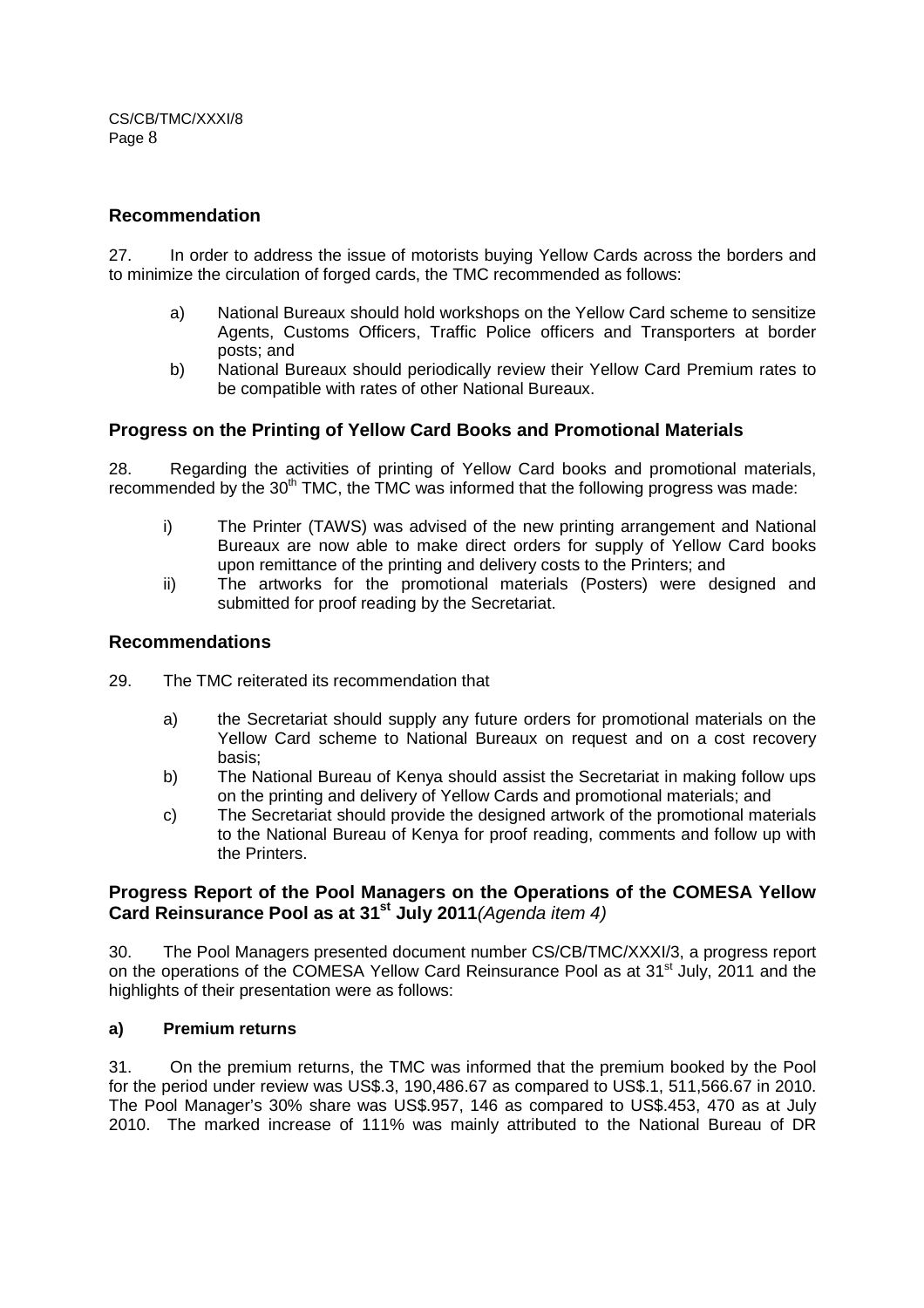Congo's submission of outstanding returns for the period January 2004 to August 2010. The TMC also noted that returns were not submitted by the National Bureaux of Eritrea, Sudan and Malawi. The summary of returns submitted by each National Bureau compared to the same period last year is show in Annex I.

### **b) Premium Remittances**

32. During the period under review, premium remitted to the Pool for returns processed and confirmed as at 31<sup>st</sup> July 2011, was US\$1,062,904.00 and the 30% of the total booked premium for the period was US\$957,146.

### **c) Claims**

33. With regard to Claims Bordereaux, the Pool Managers reported that some National Bureaux submitted their claims late and without supporting documents and thereby making recoveries from Excess of Loss Reinsurance Treaty difficult. The position of claims returns submitted to the Pool and details of large claims are shown in table 2:

### **d) Claims intimations below US\$10,000**

34. The Pool received several claims intimations and the sum owing to the Pool as at 31 July 2011 amounted to US\$ 359,681 (US\$ 130,058 in July 2010).

### **e) Inter-Bureaux claims processed through the Clearing house**

35. The TMC was informed that details of inter-bureaux claims were forwarded to the Pool, who in return had reimbursed the handling National Bureau for the same as shown in table 1 below. The TMC also noted that the Pool Managers had received 57 claims of USD 232,193 which were under process for reimbursement.

| ravie i        |                 |                |                       |        |
|----------------|-----------------|----------------|-----------------------|--------|
| <b>Issuing</b> | <b>Handling</b> | No of claims   | <b>Amount in US\$</b> | $\%$   |
| <b>Bureau</b>  | bureau          |                |                       |        |
| Ethiopia       | Djibouti        | 328            | 510,317.82            | 61.87% |
| Uganda         | Rwanda          | 17             | 76,615.00             | 9.29%  |
| Kenya          | Uganda          | 13             | 69,178.29             | 8.39%  |
| Rwanda         | <b>Burundi</b>  | 24             | 56,527.47             | 6.85%  |
| Rwanda         | Uganda          | 7              | 21,916.00             | 2.66%  |
| Kenya          | Rwanda          | 4              | 17,904.22             | 2.17%  |
| Uganda         | Kenya           | 4              | 16,672.71             | 2.02%  |
| Uganda         | Burundi         | 3              | 11,879.71             | 1.44%  |
| Tanzania       | Kenya           | 3              | 9,790.93              | 1.19%  |
| Ethiopia       | Sudan           | 1              | 9,500.00              | 1.15%  |
| Tanzania       | Burundi         | $\overline{2}$ | 8,744.36              | 1.06%  |
| Zambia         | Kenya           | 1              | 7,292.25              | 0.88%  |
| Rwanda         | Kenya           | 1              | 4,994.46              | 0.61%  |
| Kenya          | Malawi          | 1              | 2,209.52              | 0.27%  |
| Burundi        | Uganda          | 1              | 1,295.26              | 0.16%  |
| Total          |                 |                | 824,838.00            | 100%   |

| Total Inter-Bureaux Claims Paid (though the Clearing House) to date |  |  |  |
|---------------------------------------------------------------------|--|--|--|
| $T - L = 4$                                                         |  |  |  |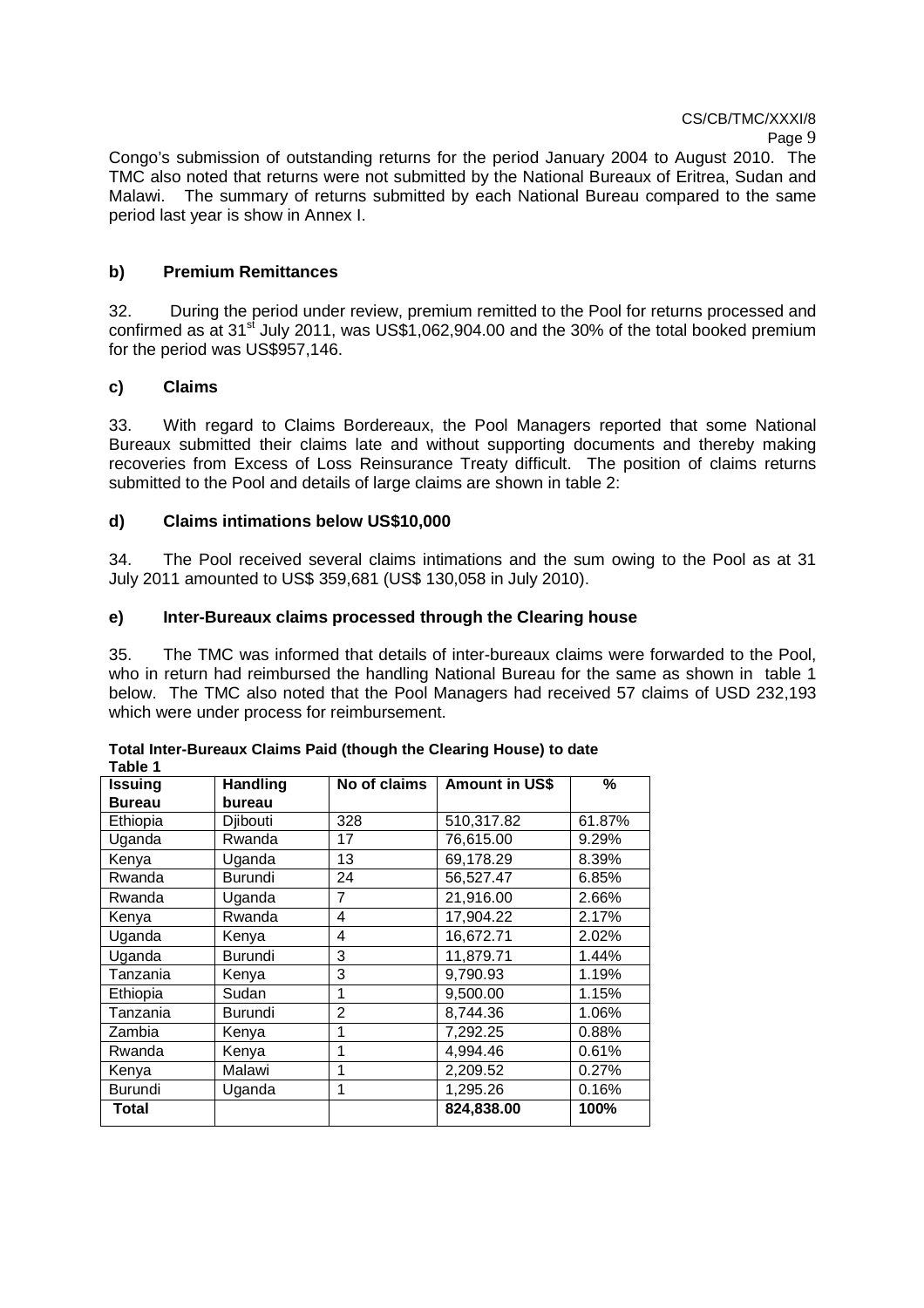### **f) Claims intimations above US\$10,000-Large claims**

36. The TMC was informed that the total claims reported to date accrued to US\$.7, 653,786.88 out of which US\$.2, 353,203.58 would be retained for the Pool's net account. The TMC also noted that the amount recoverable from the Reinsurers was US\$. 5,265,795.59. The details of large claims reported to the Pool since inception to date is shown in table 2 below:

| Table 2       | Figs in US\$ |                 |              |
|---------------|--------------|-----------------|--------------|
| <b>STATUS</b> | <b>TOTAL</b> | <b>RETAINED</b> | <b>RETRO</b> |
| Outstanding   | 4,653,296.15 | 1.173.222.73    | 3,470,912.42 |
| Settled       | 3,000,490.73 | 1.179.980.85    | 1.794.883.17 |
| <b>TOTAL</b>  | 7,653,786.88 | 2,353,203.58    | 5,265,795.59 |

37. The TMC was informed that the National Bureau of Ethiopia and Kenya, each generated 38% of the total claims followed by the National Bureau Rwanda with 10.% and that the three National Bureaux accounts to 86% of the total Yellow Card claims in the COMESA region.

### **Proposed changes**

38. Taking into account lessons learned over the years and current developments and with a view to address operational challenges and enhance the efficiency of the Pool and the overall operations of the Yellow Card scheme, the following proposals were submitted:

### **A. The Pool to fully absorb the cost of Common XL Protection**

39. The Pool Managers recalled the recommendation of the  $30<sup>th</sup>$  Meeting of the TMC that the Pool Manager should submit a report to the 31<sup>st</sup> Meeting of the TMC on how the Pool should fully absorb the excess of loss premium, as over the years the National Bureaux had not been able to collect members' share of the XL Treaty. The Pool Manager explained that, currently the Pool absorbs only the 1<sup>st</sup> layer of the excess of loss premium, while members bear the 2<sup>nd</sup> & 3<sup>rd</sup> layers. However, since the inception of the Pool, members had not settled the amounts of excess of loss premium due from them. This led to the accumulation of US\$ 853,247 as at 31<sup>st</sup> December 2010 and a bad debts provision of US\$ 748,108 was provided for.

40. In order therefore, to address the issue, it was proposed that the Pool absorbs the retrocession premiums on all the layers, namely:  $1<sup>st</sup>$  layer,  $2<sup>nd</sup>$  and  $3<sup>rd</sup>$  layer in exchange for reduction in the premium commission. This saving from the payment of commission would assist the Pool to cover the cost for all the layers as shown below:

- a) The cost for the 2nd &  $3<sup>rd</sup>$  Lavers in year 2010 and year 2011 was: US\$ 105,139 and US\$ 125,460 respectively.
- b) 30% premium ceded to the pool in 2010 : 1,571,314
	-
	- i) 10% commission: 2010 premium : \$157,131<br>ii) 8% commission: 2010 premium \$125,705 8% commission: 2010 premium \$125,705
- c) The above illustration shows that the cost of  $2^{nd}$  and  $3^{rd}$  layers in 2011 was UD\$125,406, which is equivalent to 8% premium commission of \$125,705

41. In order therefore, for the Pool to fully absorb the cost of the Common XL Protection, members should reduce the commission charged on premium from the current 10% to 2%.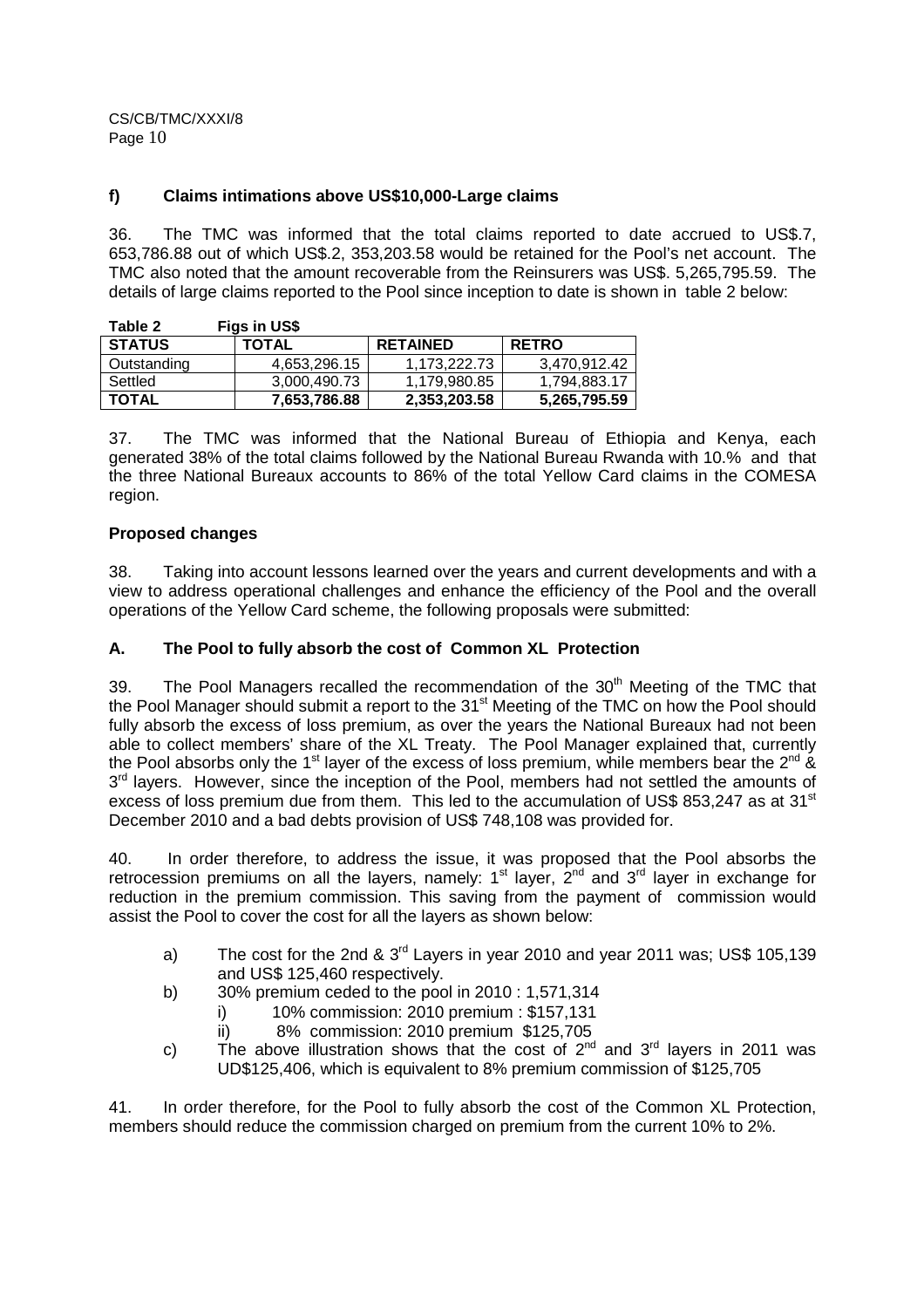### **Recommendation**

42. Taking into account the challenge of National Bureaux in collecting the accumulated Excess of loss premiums due from member for the  $2^{nd}$  and  $3^{rd}$  Layer over the years, the TMC recommends to the Council of Bureaux the following:

- a) the commission rate payable to primary insurers on the 30% cession to the Pool be reduced from 10% to 5%, with effect from  $1<sup>st</sup>$  January 2012;
- b) the Reinsurance Pool of the Yellow Card scheme should absorb the total premium for the common excess of loss treaty, with effect from  $1<sup>st</sup>$  January 2012;
- c) National Bureaux should collect and settle in full total Excess of Loss premium due from their members up to  $31<sup>st</sup>$  December 2011:
- d) The Pool Manager should review the commission rate payable to the members of the national bureau every two years taking into account the cost of the Common XL treaty arrangement and 30% total premium cession to the pool; and
- e) The Pool Managers should prepare a brief of the benefits of the revised common XL cover arrangement and circulate to the National Bureaux for them to explain the new arrangement to their members.
- f) The Pool Managers should submit a progress report which give a picture of the status of operations since the last TMC meeting in comparison to the preceding period and the same period last year with a detailed current figures and breakdowns covering all activities that would enable the TMC to review the progress and guide the overall operations

### **Increase in the number and cost of small claims- Franchise**

43. The TMC was informed that retrocession placement was and had been a major issue in the Yellow Card operations. The TMC was further informed that during the years there had been a tremendous growth in premium and claims. It was pointed out that claims amounts had increased due to inflation and other reasons. To address the issues, the Pool Managers had restructured the Reinsurance programme in January 2008 by increasing the franchise to USD 15,000 up from USD 10,000. However, this had not eased the financial pressure on the Pools' own account (that is in excess of \$10,000 up to \$15,000)

44. Therefore, taking into account the increase in cost of claims since 1998: the inception of the Reinsurance Pool as demonstrated in table 3 below, it is necessary to review the limit of small claims borne by the Issuing Bureaux from a franchise of US\$ 10,000 to a franchise of US\$ 15,000.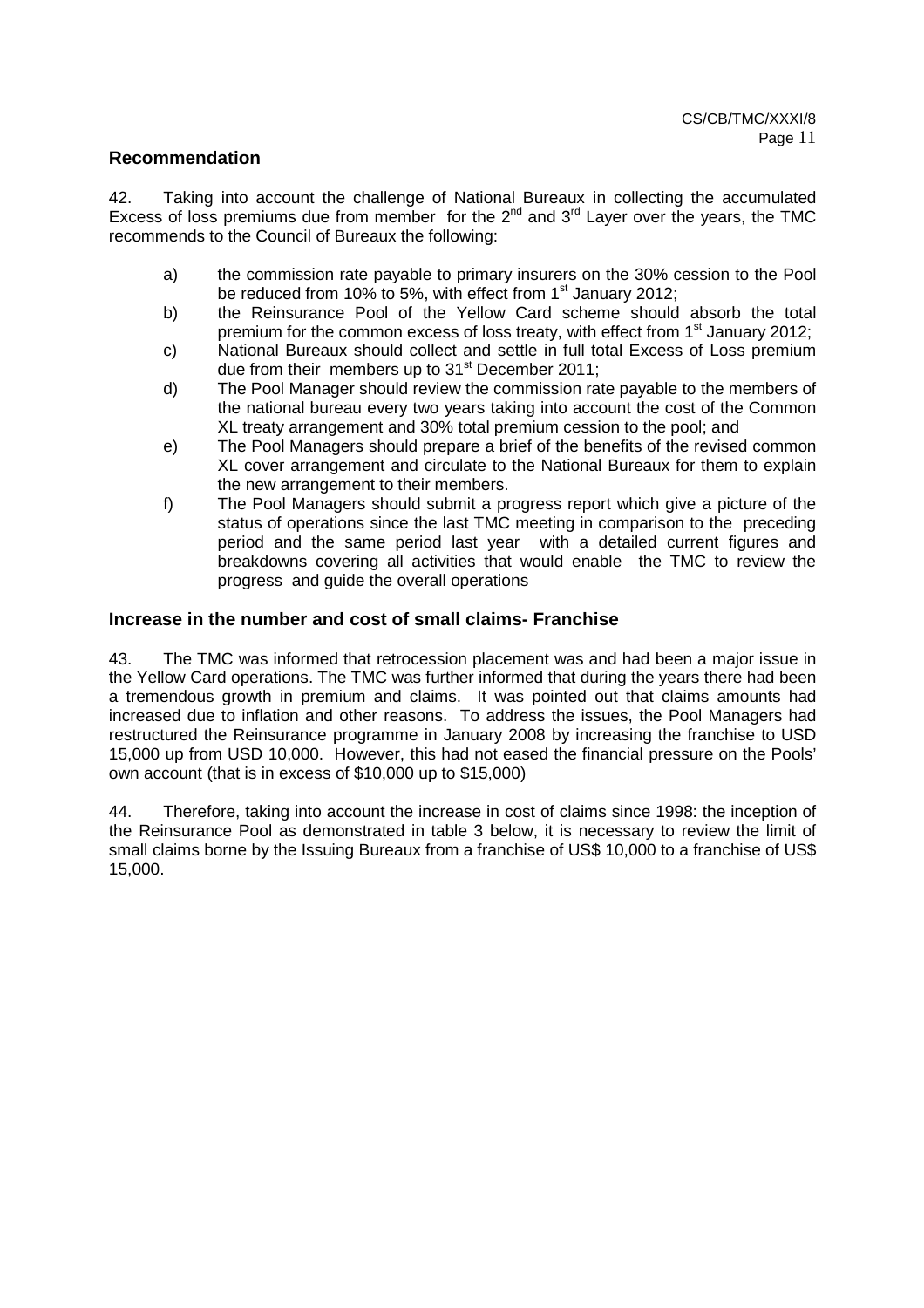#### **Table 3**

|                              | <b>PRIMARY</b> |                |                  |                 | <b>TOTAL</b> |                  |
|------------------------------|----------------|----------------|------------------|-----------------|--------------|------------------|
| <b>INSURED</b>               | INS. CO.       | <b>ISSUING</b> | <b>CLAIM REF</b> | <b>HANDLING</b> | <b>CLAIM</b> | <b>RETENTION</b> |
|                              |                |                |                  |                 |              |                  |
| Nsereko Teddy                | Sonarwa        | Rwanda         | PTA/2008/41      | Uganda          | 10,385.21    | 10,385.21        |
| Akida PLC                    |                | Ethiopia       |                  | Djibouti        | 13,039.50    | 13,039.50        |
| East-West Ethio Trans        |                | Ethiopia       | C08 - 00029      | Djibouti        | 13,096.67    | 13,096.67        |
| Aselef Getachew              | Awash          | Ethiopia       | C08 - 00057      | Djibouti        | 13,039.50    | 13,039.50        |
| Timret Freight Trans.        |                | Ethiopia       | C08 - 00077      | Djibouti        | 13,039.20    | 13,039.20        |
| Endris Mohammad              |                | Ethiopia       | $CO8 - 00068$    | Djibouti        | 13,096.67    | 13,096.67        |
| Kemal Abdalla                |                | Ethiopia       | C08 - 00082      | Djibouti        | 13,039.20    | 13,039.20        |
| Tikur Abay Transport         | Africa         | Ethiopia       | C08 - 00098      | Djibouti        | 13,039.50    | 13,039.50        |
| Comet transport              |                | Ethiopia       | C08 - 00101      | Djibouti        | 13,039.20    | 13,039.20        |
| Kasmabelle Plc               | United         | Ethiopia       | C08 - 00099      | Djibouti        | 13,039.50    | 13,039.50        |
| Shebelle Transport           | <b>EIC</b>     | Ethiopia       | C09 - 00039      | Djibouti        | 13,039.50    | 13,039.50        |
| Trans Ethiopia Share         | Africa         | Ethiopia       | C09 - 00021      | Djibouti        | 14,547.71    | 14,547.71        |
| Giorgis Girmay               | Awash          | Ethiopia       | C09 - 00032      | Djibouti        | 13,039.50    | 13,039.50        |
| Hadji Ahmed Yesuf            | <b>EIC</b>     | Ethiopia       | C10 - 00001      | Djibouti        | 13,039.50    | 13,039.50        |
| Ato Ashenafi Yami            | United         | Ethiopia       |                  | Djibouti        | 13,039.50    | 13,039.50        |
| Ato Lulie Asresse            | <b>NIB</b>     | Ethiopia       |                  | Djibouti        | 13,039.50    | 13,039.50        |
| <b>Orchid Business Group</b> | Awash          | Ethiopia       | C10 - 00038      | Djibouti        | 13,039.50    | 13,039.50        |
|                              |                |                |                  |                 | 220,638.86   | 220,638.86       |

### **Recommendation**

45. After some discussion, the TMC agreed to recommend to the 25<sup>th</sup> Meeting of the Council of Bureaux that the limit of small claims borne by the Issuing Bureaux be reviewed from a franchise of US\$ 10,000 to a franchise of US\$ 15,000 with effect from 1<sup>st</sup> January 2012.

# **Pool Managers Report and Financial Statement as at 31st of July 2011** (Agenda item 5)

46. The TMC was informed that for the period under review the Pool had recorded a gross premium income of US\$ 957,146 representing an increase of 111% over the figure reported by the 31<sup>st</sup> July 2010, which was US\$453,479. Table 4 below shows the highlights of the developments specifically the Gross premium Income, Reserve Fund, Total Assets, Capacity Subscription and Short term Investments as at July 2011.

47. The financial highlights are as shown below:

 **Table 4** 

|                      | <b>July 2011</b><br>US\$ | Growth<br>% | <b>July 2010</b><br>US\$ | Growth<br>% | <b>June 2009</b><br>US\$ |
|----------------------|--------------------------|-------------|--------------------------|-------------|--------------------------|
| Gross premium income | 957,146                  | 111.1       | 453.470                  | 62.4        | 279.145                  |
| Reserve fund         | 4,441,463                | 0.1         | 4.436.652                | 2.6         | 4,325,510                |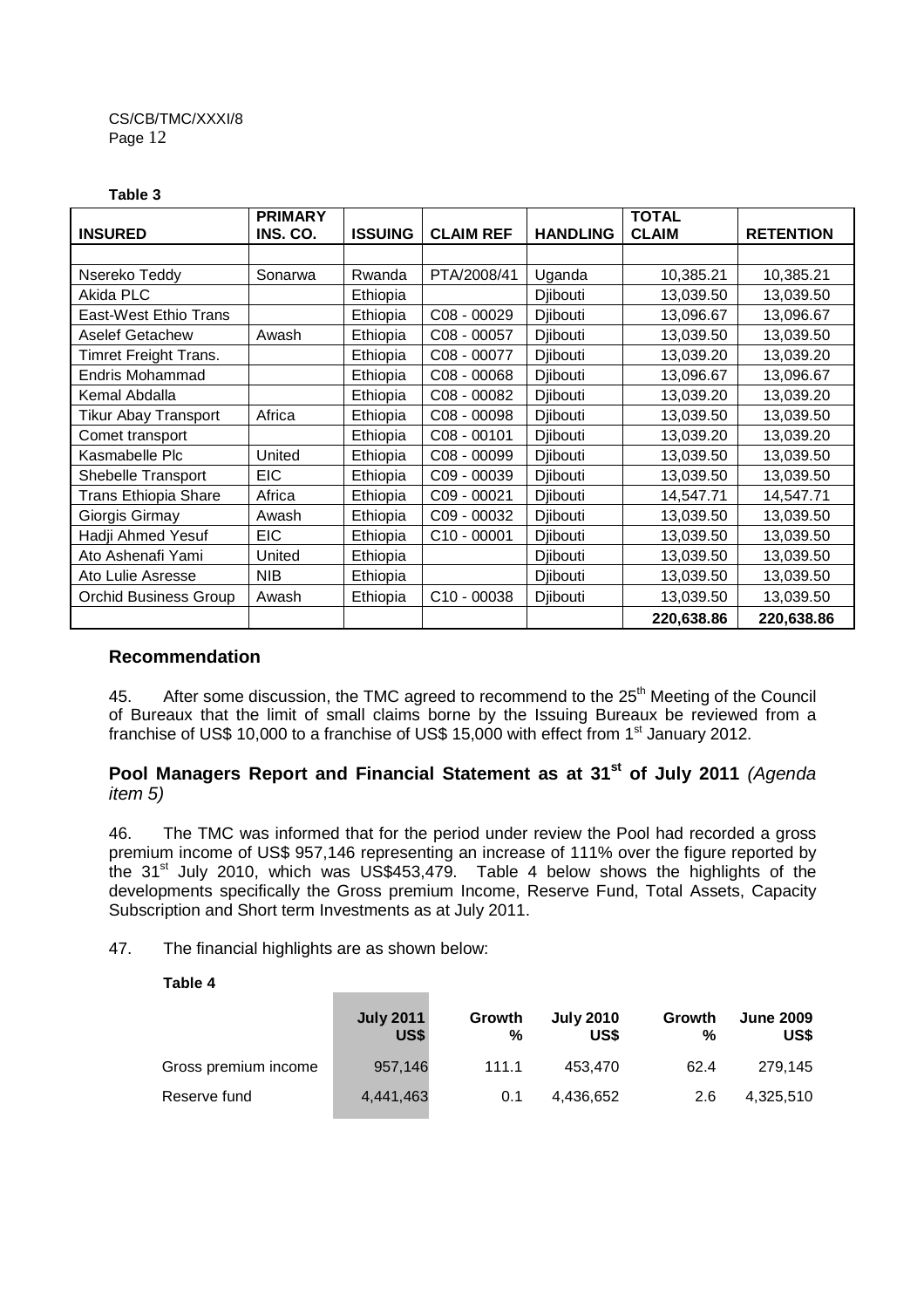|                        |           |        |            |      | CS/CB/TMC/XXXI/8 |
|------------------------|-----------|--------|------------|------|------------------|
|                        |           |        |            |      | Page 13          |
| Total assets           | 6,581,065 | 6.8    | 6,162,161  | 7.3  | 5,740,967        |
| Capacity subscription  | 250,000   | (16.7) | 300,000.00 |      | 300,000          |
| Short-term investments | 3,907,704 | 3.0    | 3,793,725  | 29.5 | 2.932.269        |

#### **Investments**

48. The TMC was informed that the volume of investments during the period ended 31<sup>st</sup> July 2011 rose to US\$ 3,907,704 from US\$ 3,793,725 in 31st July 2010. This was mainly due to increased remittances from member National Bureaux. The investment portfolio spread was as follows:

#### **Table 5**

| <b>INSTITUTION</b>               | <b>INVESTMENT</b>     | <b>July 2011</b> | <b>July 2010</b> |
|----------------------------------|-----------------------|------------------|------------------|
|                                  |                       | US\$             | US\$             |
| PTA Bank                         | <b>Fixed deposits</b> |                  | 1,385,294        |
| Kenya Commercial Bank            | Fixed deposit         |                  | 887,128          |
| <b>KCB Rwanda</b>                | <b>Fixed deposits</b> | 98,453           |                  |
| Government of Kenya              | <b>Treasury Bills</b> | 681,795          |                  |
| <b>Commercial Bank of Africa</b> |                       | 2,020,576        | 1,110,477        |
| <b>Stanbic Investment Bank</b>   | Fixed deposit         | 1,106,881        | 410,826          |
| <b>Total</b>                     |                       | 3,907,704        | 3,793,725        |

#### **Income from Investments**

49. The TMC was informed that the Pool had realized an income of U\$94,879 as at 31<sup>st</sup> July 2011, from the investments they had made compared to US\$ 94,083 recorded in the same period last year.

#### **Recommendation**

50. The TMC recommended that the Pool Manager should review the the Investment Policy to indicate the limit of exposure of the Pool funds invested at any one institution or instrument tool.

## **Pool Managers Report and Financial Statements for the Year Ended 31st December 2010** (Agenda item 6)

51. The Pool Managers presented the audited report and accounts for the Year ended  $31<sup>st</sup>$ December 2010, as required under Article 6, of the Constitution of the Yellow Card Reinsurance Pool. In their presentation of the report, the Pool Managers provided highlights the Pool Income Statement, Cash flow Statement and the Pool Balance Sheet among other items.

#### **Management letter**

52. The Pool Managers further presented the Management letter from the External Auditors: Deloitte & Touche addressed to the Technical Management Committee on certain matters which they identified during their audit of the financial statements.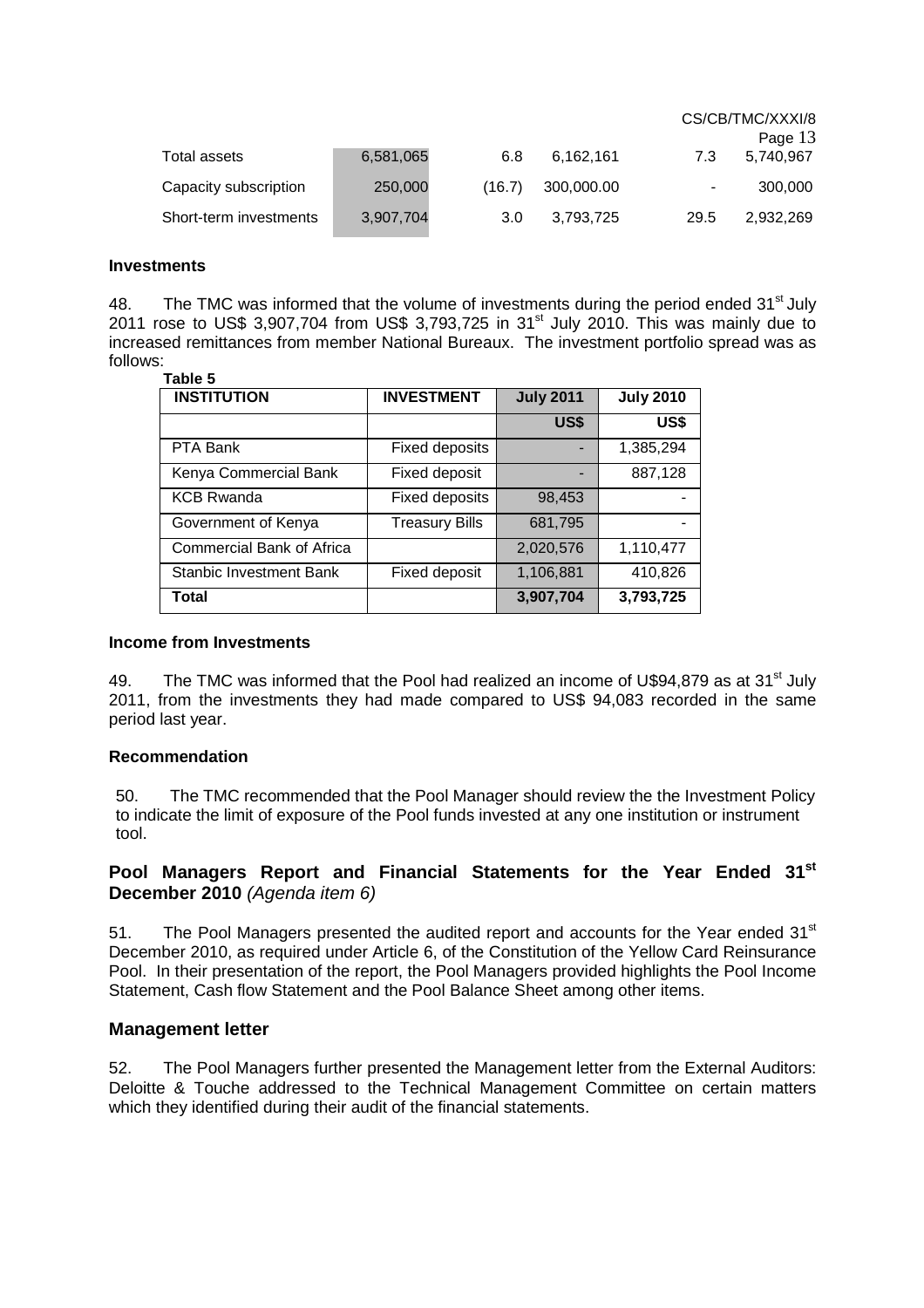### **Recommendations**

53. The Committee considered the issues identified by the External Auditors which included performance rating on areas reviewed, underwriting income completeness, continuous increase in receivables, unallocated receipts in receivables, submission of monthly reports and lack of awareness of the existence of Yellow Card by the General public and recommended as follows:

- a) the Auditors observation that the Pool debtors had a continuous increase from the previous year is not correct and should be revised to reflect the correct picture;
- b) the observation on lack of awareness of the existence of the Yellow Card by the general public is unsubstantiated and should be removed;
- c) the recommended implementation dates for action should be specific;
- d) the Secretariat should implement the YC-MIS without further delays, among others, to improve communication among members and the Pool and oversee the printing and issuing of Yellow Cards by primary insurance companies;
- e) the Pool Manager should implement the decision of the Council of Bueaux to increase collection of the outstanding debts from members; and
- f) the Pool Manager should ensure, without delay, that all receipts from the National Bureaux are matched with the relevant debit note and report the progress made to the 25<sup>th</sup> Meeting of the Council of Bureaux which will be held on 26- 28 October 2011, in Nairobi, Kenya.

#### **Recommendations**

54. The Committee received the External Auditors Report, namely the Annual Report and Accounts as at 31<sup>st</sup> December, 2010, and agreed to recommend to the Council of Bureaux as follows:

- a) The retired Auditors: Deloitte & Touche, whose contract expired, in 2010, be extended for further period of one year and at a fees US\$5,000;
- b) The Pool Managers should assist the Secretariat in the process of selection and appointement of the Pool's External Auditors for the period 2012,and
- c) the audited accounts be submitted for consideration and approval by the Council of Bureaux, as provided in Articles 6 item 4(d) and (f) of the Constitution of the COMESA Yellow Card Reinsurance Pool.
- 55. The TMC further recommended as follows:
	- a) the TMC noted that US\$18,598 profit was recorded for the year 2010 and directed that the Pool Managers to liaise with the Auditors on the bad debtors provisions made for excess of loss premium due from members taking into account the measures recommended by the  $31<sup>st</sup>$  TMC to address the issues;
	- b) the TMC noted with concern the high amount of loss ,US\$368,000 on exchange rates and urged the Pool Managers to take necessary measures to address the issue;
	- c) the Pool Managers should submit a detailed report to the  $25<sup>th</sup>$  Meeting of the Council of Bureaux explaining how the loss on currency exchange rates stated in item b) above was incurred and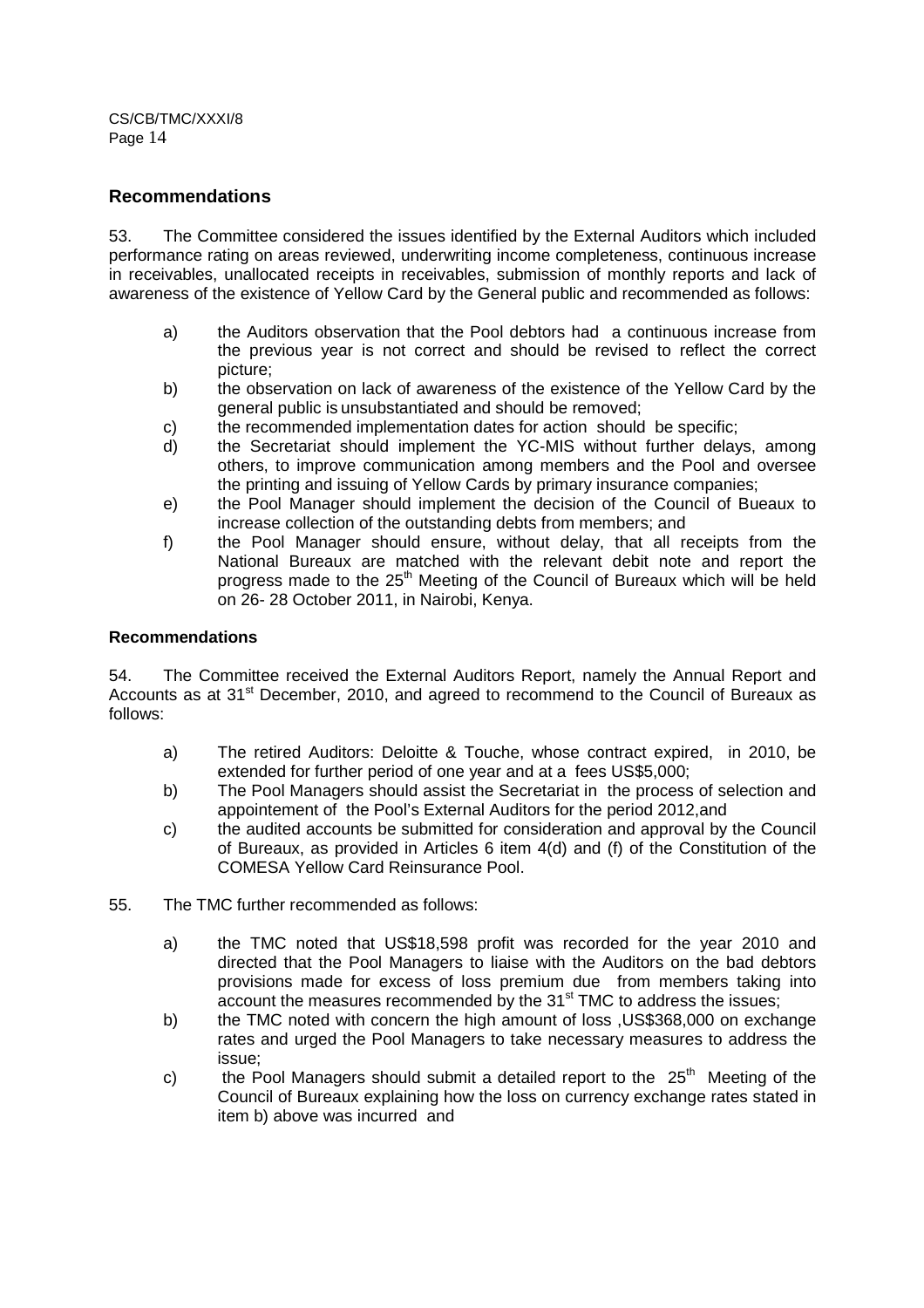- d) the TMC recommended that the remuneration of the Pool Managers be revised taking into account the following factors into account:
	- i) the gross premium written;
	- ii) the profitability of the Pool; and
	- iii) the returns achieved on investment being managed by the Pool.

### **Draft Dividend Policy** (Agenda item 7)

56. The Pool Managers introduced document No CS/CB/TMC/XXXI/4: Draft Dividend Policy. The Manager recalled the recommendation of the TMC that there was need to come up with a basis for allocation of dividend to members and explained the proposed criteria for allocation of dividend among the members.

### **Recommendation**

57. In the discussion that followed, the TMC recommended that the draft dividend policy should be further reviewed taking into account the following criteria for allocation of dividend to member National Bureaux during the period under consideration and present the document to the 25<sup>th</sup> Meeting of the Council of Bureaux which will be held on 26-28 October 2011, in Nairobi, Kenya:

- a) Premium contribution by each National Bureau
- b) Premium settled by each National Bureau
- c) Loss ratio of each National Bureaux

58. The TMC further recommended that higher weighting points should be given to premium settled, followed by premium contribution and then claims ratio.

### **Progress Report on the outstanding issues specifically claims that have been handled and settled by other Bureaux on behalf of the National Bureau of Zimbabwe** (Agenda item 8)

59. The representative from the National Bureau of Zimbabwe presented document number CS/CB/TMC/XXXI/7, Progress Report on the outstanding issues specifically Claims that have been handled and settled by other Bureaux on its behalf.

60. The TMC Meeting was informed that follow ups were made with respective National Bureaux and the progress made was as below:

### **a) R/I Pool**

61. On the claims reimbursement amounting to US\$3,422 due to the Pool, the Pool Managers could not provide supporting documents to enable the National Bureau of Zimbabwe to effect reimbursement. No other liabilities had been advised to them as outstanding by the Pool Managers.

### **b) Zambia National Bureau**

62. The TMC noted that a visit was conducted by the National Bureau of Zimbabwe to the National Bureau of Zambia and invoices were obtained in respect of claims paid on their behalf. The TMC further noted that: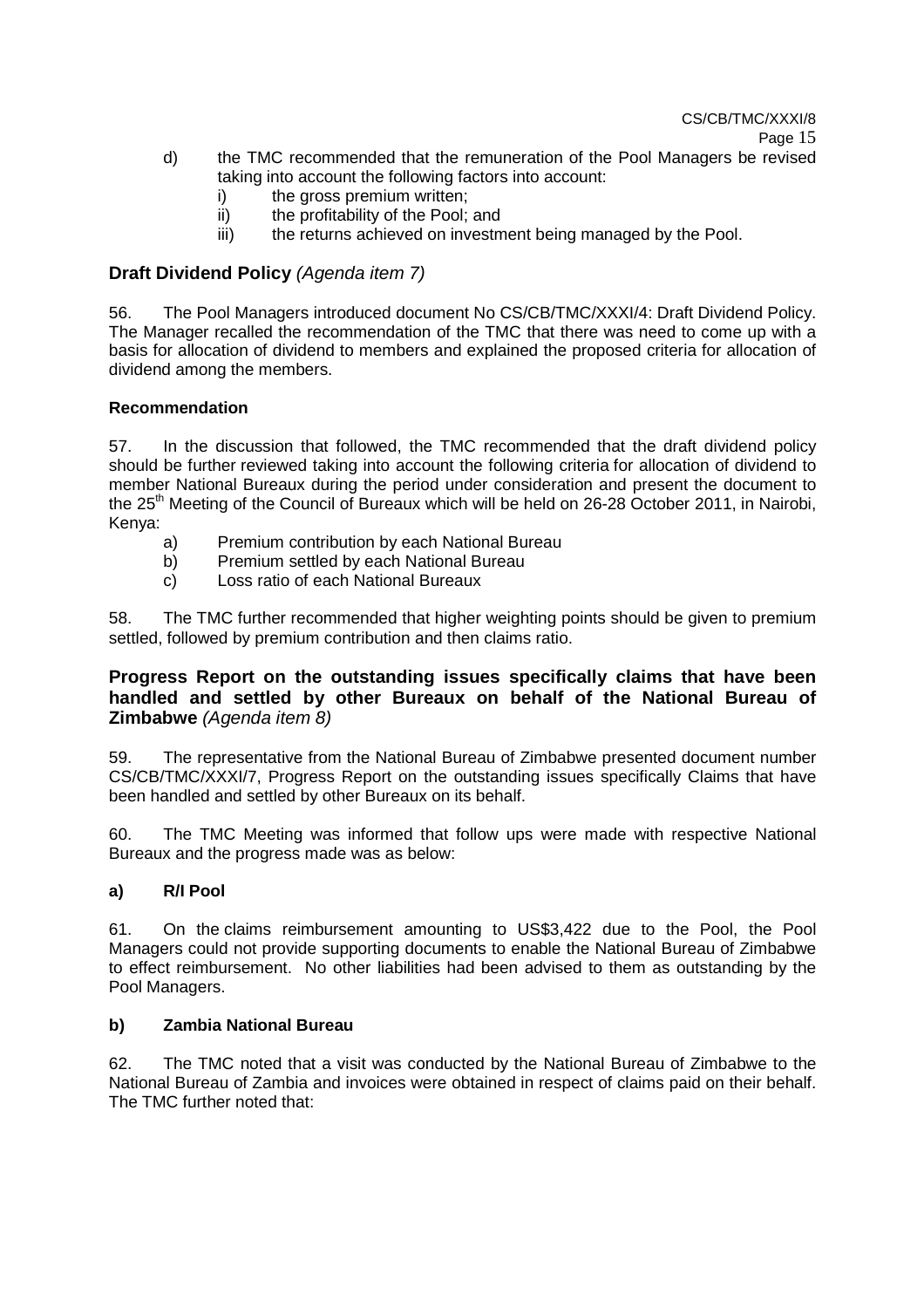- i) The National Bureau of Zimbabwe reimbursed the National Bureau of Zambia of a total of \$31,805.71 (including handling fees) relating to 12 claims settled on their behalf. A total of US\$3,804 was deducted from their reimbursement dues being settlement in respect of 4 claims settled by the National Bureau of Zimbabwe on behalf of the National Bureau of Zambia.
- ii) The National Bureau of Zimbabwe had in their records a total of 14 outstanding claims relating to the 2010 period and before. However, the National Bureau of Zimbabwe had advised the National Bureau of Zambia not to process any of these claims as the book from which the cards were issued was reported having been stolen.

### **c) Malawi National Bureau**

63. Only two claims were reported by the National Bureau of Malawi as claims handled on behalf of the National Bureau of Zimbabwe and one claim was settled and the other one was still outstanding. The TMC also noted that, despite several reminders to Malawi requesting them to provide with the documentation for reimbursement, nothing has been supplied.

### **d) Other National Bureau**

64. The TMC further noted that no other National Bureaux had informed them of having settled or handling any claim on their behalf.

### **Recommendation**

65. The TMC noted the report and recommended to the Council of Bureaux that since the Pool Managers had not provided supporting documents to enable the National Bureau of Zimbabwe to effect reimbursement, the claims amount of US\$3,422 shown in the statement be written off.

#### **Study Report on the Application of the Policy Condition on the Notification of Accident of**  Yellow Card Claims (Agenda item 9)

66. The Secretariat presented document No CS/CB/TMC/XXXI/5, Study Report on the Application of the Policy Condition on the Notification of Accident of Yellow Card Claims. The TMC was informed that the third party insurance policy just like any other general insurance policies carried operative clauses and conditions that governed the admissibility of any claim. The accident notification condition was one of the insurance policy conditions that needed to be adhered to by the insured. Non compliance of the accident notification condition may render the claim to be repudiated by the insurers and hence making the condition to be a condition precedent to any claim being admissible.

67. Since the Yellow Card insurance cover is an extension of prime policy, it should follow all the terms and conditions applicable to the policy cover and the legal provision of the compulsory third party motor insurance of the visited countries as provided in the protocol.

68. Regarding the general policy condition applicable on general motor policies in the region, the meeting noted that out of the thirteen member countries requested to provide motor policy specimens on notification condition, only eight countries provided their specimen policies.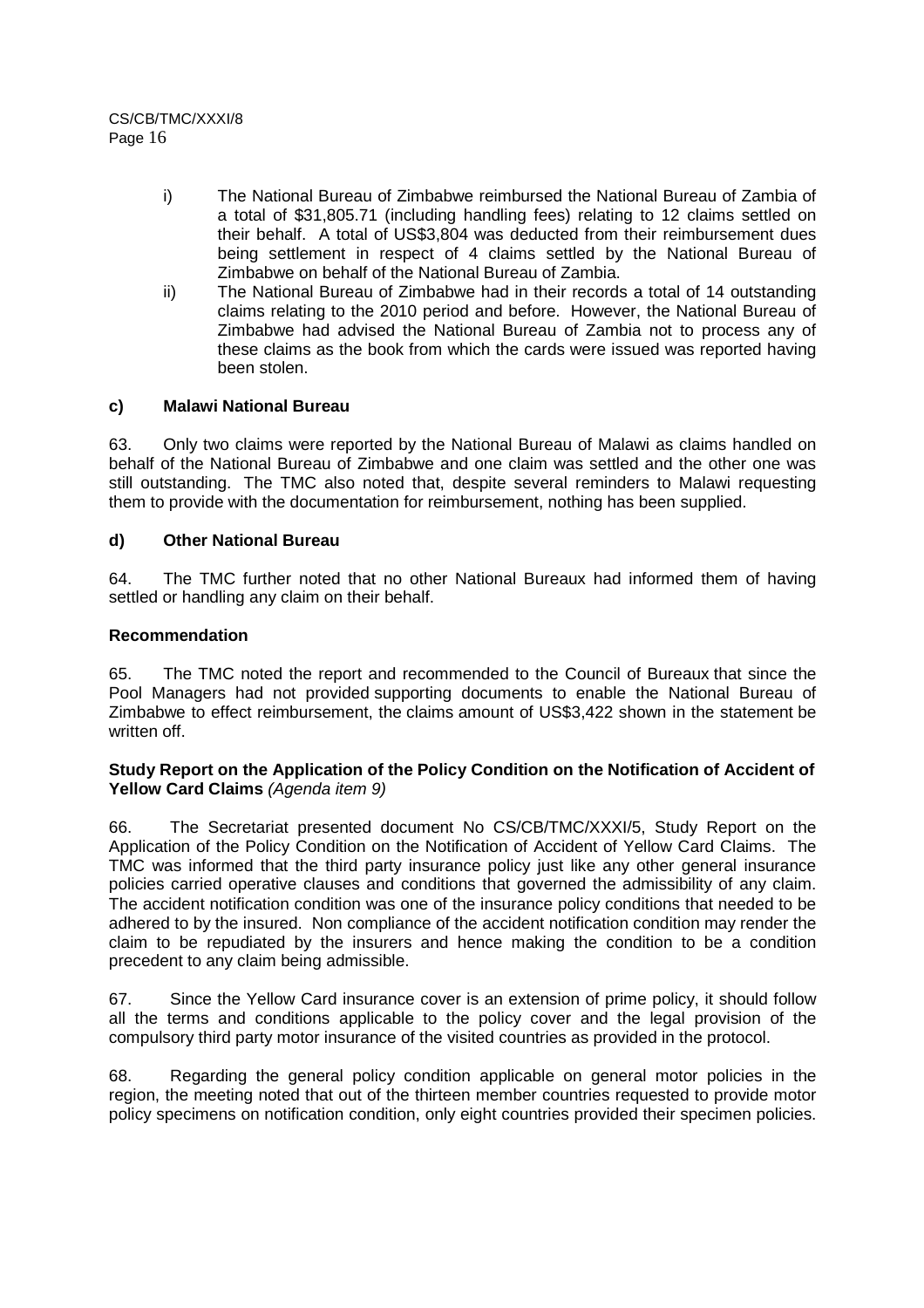The finding from the analysis of the data collected on policy condition of notification as shown in table 6 below:

| - 10 | ı<br>10 |  |
|------|---------|--|
|      | ×,      |  |

| S/N         | Country  | <b>Applicable Condition</b>              |  |  |  |
|-------------|----------|------------------------------------------|--|--|--|
| $1_{\cdot}$ | Zimbabwe | As soon as possible &                    |  |  |  |
|             |          | within 30 days of occurrence of accident |  |  |  |
| 2.          | Uganda   | As soon as possible                      |  |  |  |
| 3.          | Zambia   | As soon as possible                      |  |  |  |
| 4.          | Uganda   | As soon as possible                      |  |  |  |
| 5.          | Rwanda   | As soon as possible                      |  |  |  |
| 6.          | Malawi   | As soon as possible                      |  |  |  |
| 7.          | Tanzania | As soon as possible                      |  |  |  |
| 8.          | Kenya    | As soon as possible                      |  |  |  |

#### **Recommendations**

69. The TMC recommended as follows:

- a) The Yellow card should follow the applicable accident notification condition of the prime policy and the provisons of the compulsory third party motor vehicle insurance of that particular member country in which the incident would have occurred;
- b) Member insurance companies selling yellow cards to embark on awareness campaigns to sensitize the drivers, insured and/or their legal representatives to comply with the need to notify the handling Bureau in the country the incident would have taken place or occurred;
- c) Print the notification condition and attaching a copy to each and every Yellow Card sold during issuance;
- d) The Secretariat should consider the possibility of reflecting the Notification Condition on the Card and
- e) Issuing Bureaux to promptly report the accident to the handling Bureaux immediately such accidents are reported directly to them as stipulated in the operations manual.

#### **Providing Yellow Card Cover to non COMESA member Motorists visiting the COMESA Region** (Agenda item 10)

70. The Secretariat presented document number CS/CB/TMC/XXXI/6, providing Yellow Card cover to non COMESA member motorists visiting the COMESA Region. The TMC was informed that the Yellow card Scheme had undergone some several changes and improvements during the years. One of the changes made was to allow National Bureaux to issue Yellow Cards to motorists coming from non member countries visiting the COMESA region .The TMC noted the challenges and opportunities in issuing of Yellow Card covers to non COMESA member states, which included the business opportunities ,requirement of prime policy to obtain Yellow card cover, possibility of Issuing Yellow card as a standalone cover and lack of Agents in many border posts that sell Yellow cards

71. The meeting was further informed that the National Bureau of Zimbabwe had recently engaged an insurance agent namely Association of Automobile (AA) to issue Yellow Cards to non COMESA member motorists visiting the COMESA region.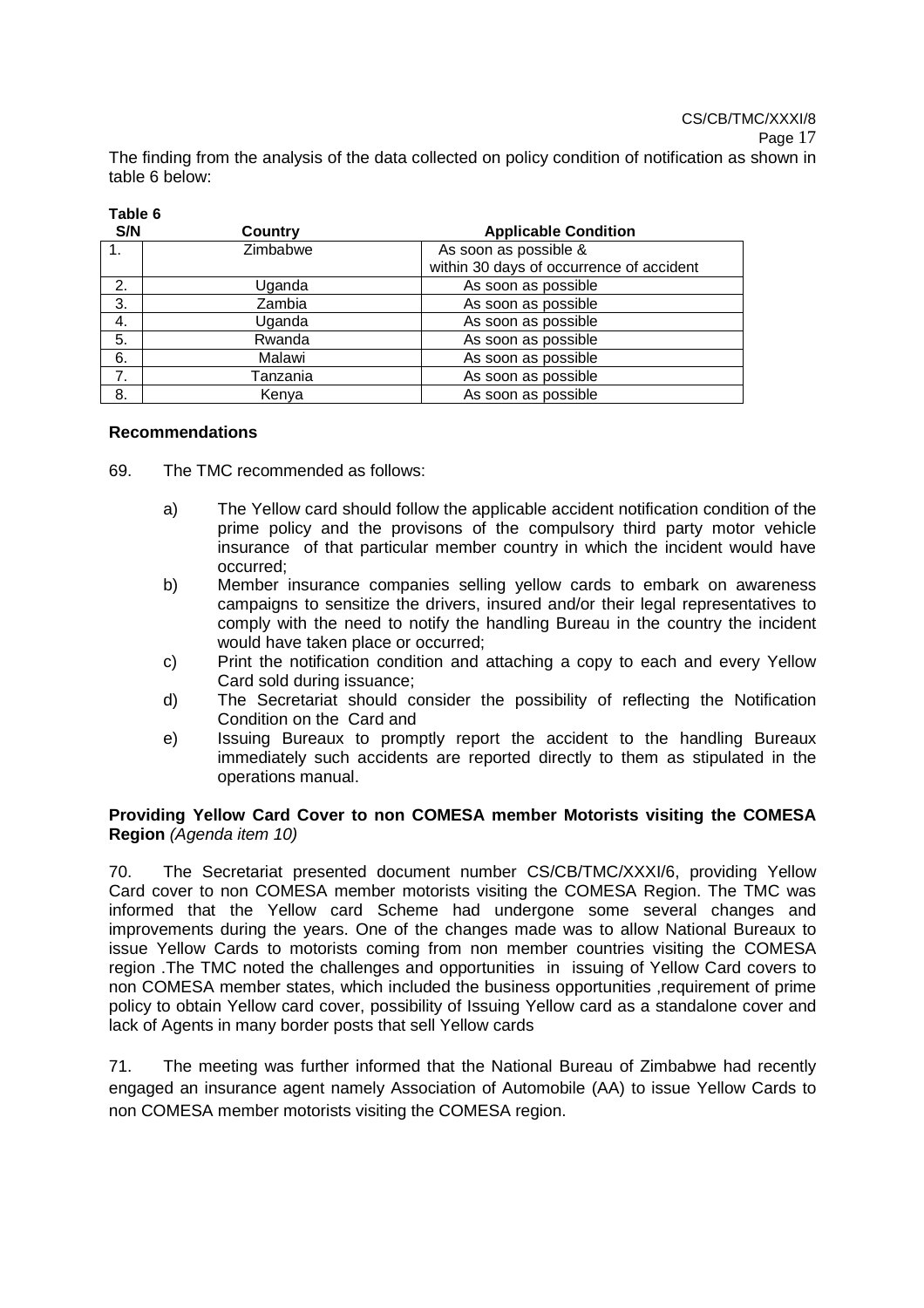72. In the discussion that followed, the National Bureaux of Zimbabwe informed the TMC that they had engaged the Revenue Authority of Zimbabwe (ZIMRA) to issue the Act cover at the border posts on behalf of the Insurance market in return for a consideration. The TMC was further informed that the premium income generated monthly from such was high and that the premium and claims were paid from the Pool. The profit generated by the Pool was shared equally amongst the member insurance companies in the market.

## **Recommendations**

73. Taking into account the effort made by the National Bureau of Zimbabwe and with a view to advance the initiative, the TMC recommended as follows:

- i) The National Bureau of Zimbabwe should convene a Tri-party meeting of COMESA Secretariat, AA and ICZ in mid October 2011 to discuss the issues and develop a draft terms of engagement and submit the draft to the 25<sup>th</sup> Meeting of the Council of Bureaux which would be held from 26 – 28 October 2011, in Nairobi, Kenya for consideration;
- ii) National Bureaux / Primary insurance companies should issue Yellow cards to motorists from countries that are not party to the scheme, in conformity with the provisions of the protocol, the Inter- Bureaux agreement and the operations manual;
- iii) National Bureaux should establish or appoint or designate Agents at their busiest border posts to issue Yellow Cards to cross border motorists; and
- iv) National Bureaux should organize workshops on the operation of the Yellow card for insurance Agents to enhance their knowledge and promote the scheme.

74. The TMC further recommended that National Bureaux should emulate the Insurance Industry of Zimbabwe and explore the possibilities of engaging the Revenue Authorities to issue Yellow cards and the local cover at the border posts in return for payment of commission**.** 

### Date and Venue of the next meeting (Agenda Item 11)

75. The Secretariat will consult with National Bureau of Tanzania and communicate to members on the date and venue of the next TMC.

### **Any Other Business** (Agenda item 12)

76. On any other business, the Chairperson brought to the attention of the meeting of the new legislation that had been passed in Ethiopia with regards to third party compensation limits. He informed the meeting that the new limits were too low and feared that this would negatively impact on the sales of Yellow Cards in Djibouti as motorists traveling to Ethiopia once involved in accidents would be requested to pay any excess over the limits provided under the new legislation.

77. In the ensuing discussion, the meeting was informed that the problem of low limit of liability for third party compensation was also a challenge in other member countries including e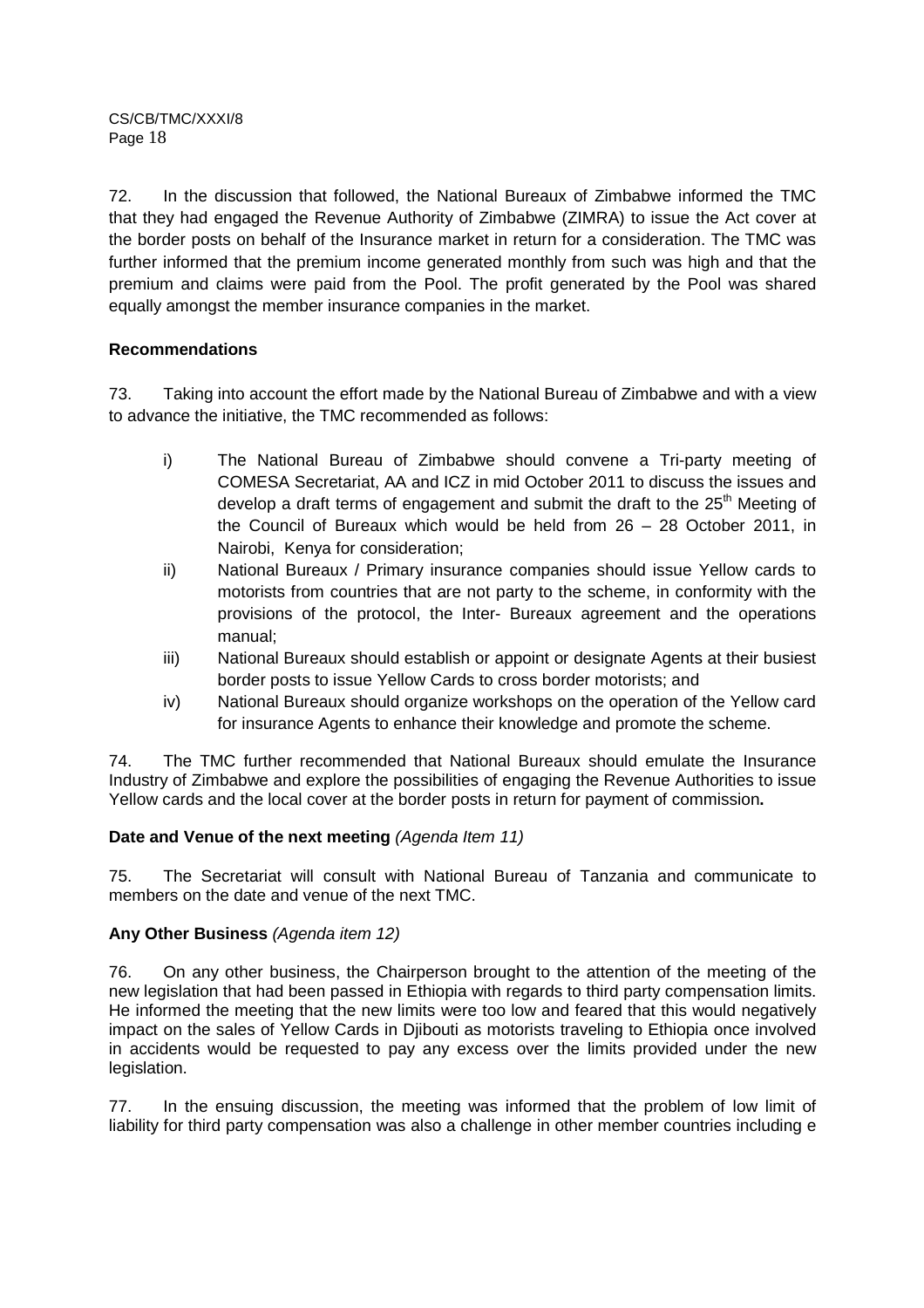Uganda and Malawi. The meeting was further informed that a preliminary study had been conducted on the harmonization of the third party motor vehicle insurance laws of Member States by a consultant from Uganda and Zimbabwe. However, the study had not been finalized and validation workshop was not held due to unavailability of funds.

78. The delegates from the National Bureau of Zimbabwe reiterated that such challenges of low third party compensation limits would impact negatively in building the confidence of the Inter border motorists in the use of the Yellow Card insurance cover.

#### **Recommendation**

79. The TMC recommended that the Secretariat should explore measures to address the issue of low limits of third party liability and report to the next TMC.

### Adoption of the Report and Closure of the Meeting (Agenda item 13)

80. The Meeting considered the draft report paragraph by paragraph, and adopted the report after making some amendments.

81. The representative of the National Bureau of Zimbabwe, Mr. Charles Madziva, Chief Executive Officer, SFG Insurance gave a vote of thanks on behalf of the delegates. Mr Madziya thanked the National Bureau of Uganda for their warm welcome and hospitability. He thanked the Secretariat for organising the meeting and the Chairperson for the able manner in which he conducted the deliberations of the meeting.

82. In closing the meeting, the Chairperson David Boucher, Directeur Commercial, GXA Assurances thanked participants for their contributions.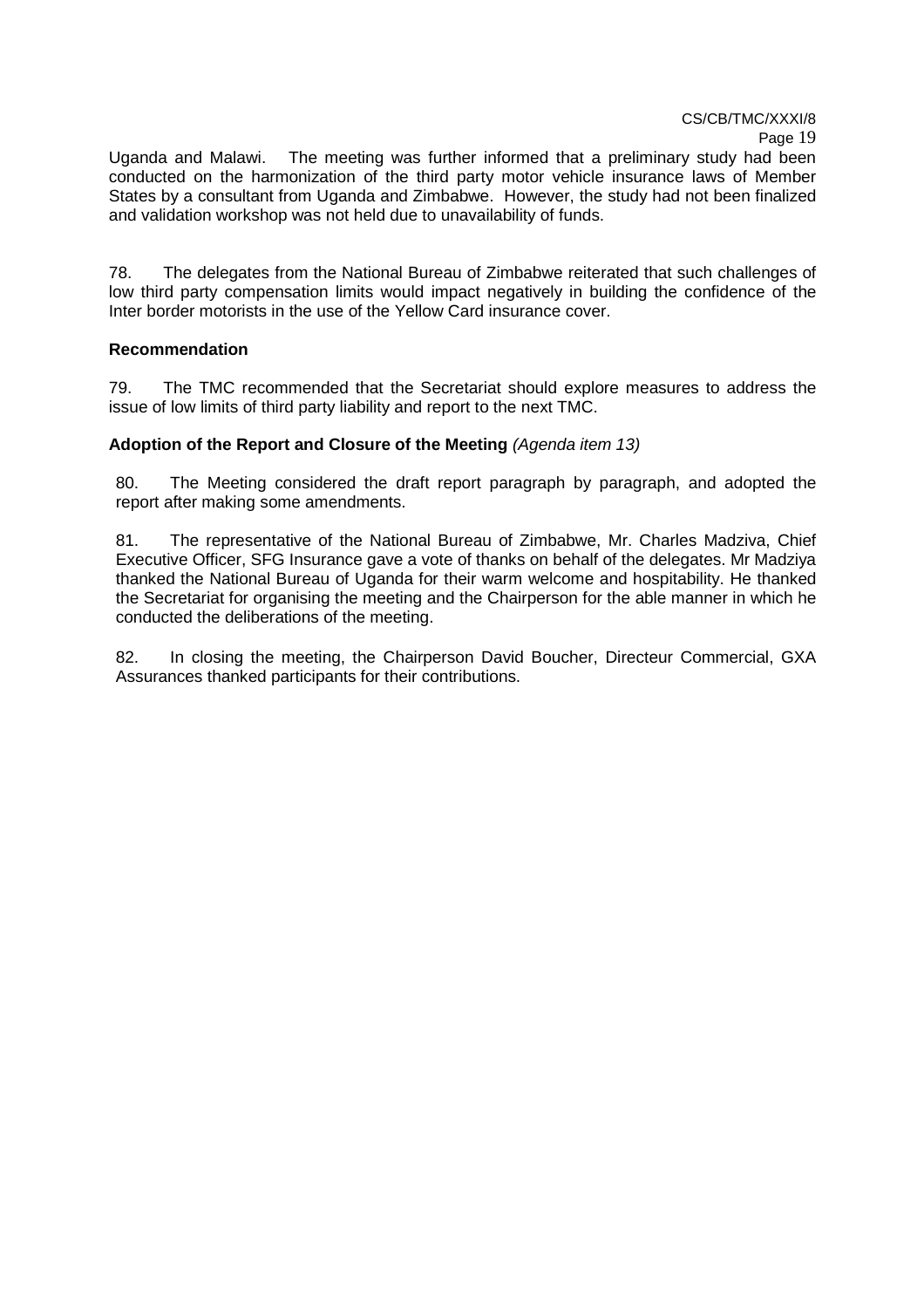### **Annex I**

### **PREMIUMS RETRUNS SUBMITTED BY NATIONAL BUREAUX AS AT 31 JULY**

| Country              |                           | 2011                     |                            | 2010                    |                         |
|----------------------|---------------------------|--------------------------|----------------------------|-------------------------|-------------------------|
|                      | <b>Returns</b>            | <b>Premiums</b>          | <b>Returns</b>             | <b>Premiums</b>         |                         |
| <b>DRC</b>           | June, 2011                | 267,030.00               | March, 2010                |                         | 267,030.00              |
| Ethiopia<br>Zimbabwe | June, 2011<br>March, 2011 | 148,854.00<br>142,817.00 | April, 2010<br>March, 2010 | 112,232.00<br>29,261.00 | 36,622.00<br>113,556.00 |
| Kenya                | May, 2011                 | 137,907.00               | March, 2010                | 149,630.00              | (11, 723.00)            |
| Tanzania             | March, 2011               | 101,342.00               | None                       |                         | 101,342.00              |
| Uganda               | May, 2011                 | 58,050.00                | None                       | 47,578.00               | 10,472.00               |
| Zambia               | March, 2011               | 42,467.00                | March, 2010                | 68,368.00               | (25,901.00)             |
| Rwanda               | Feb. 2011                 | 23,398.00                | None                       | 12,141.00               | 11,257.00               |
| Burundi              | None                      | 17,925.00                | None                       | 9,784.00                | 8,141.00                |
| Djibouti             | May, 2011                 | 17,356.00                | March, 2010                | 23,406.00               | (6,050.00)              |
| Malawi               | None                      | 0.00                     | None                       | 1,070.00                | (1,070.00)              |
| Sudan                | None                      | 0.00                     | None                       |                         |                         |
| Eritrea              | August, 2010              | 0.00                     | none                       |                         |                         |
| <b>Total</b>         |                           | 957,146.00               |                            | 453,470                 | 503,676                 |